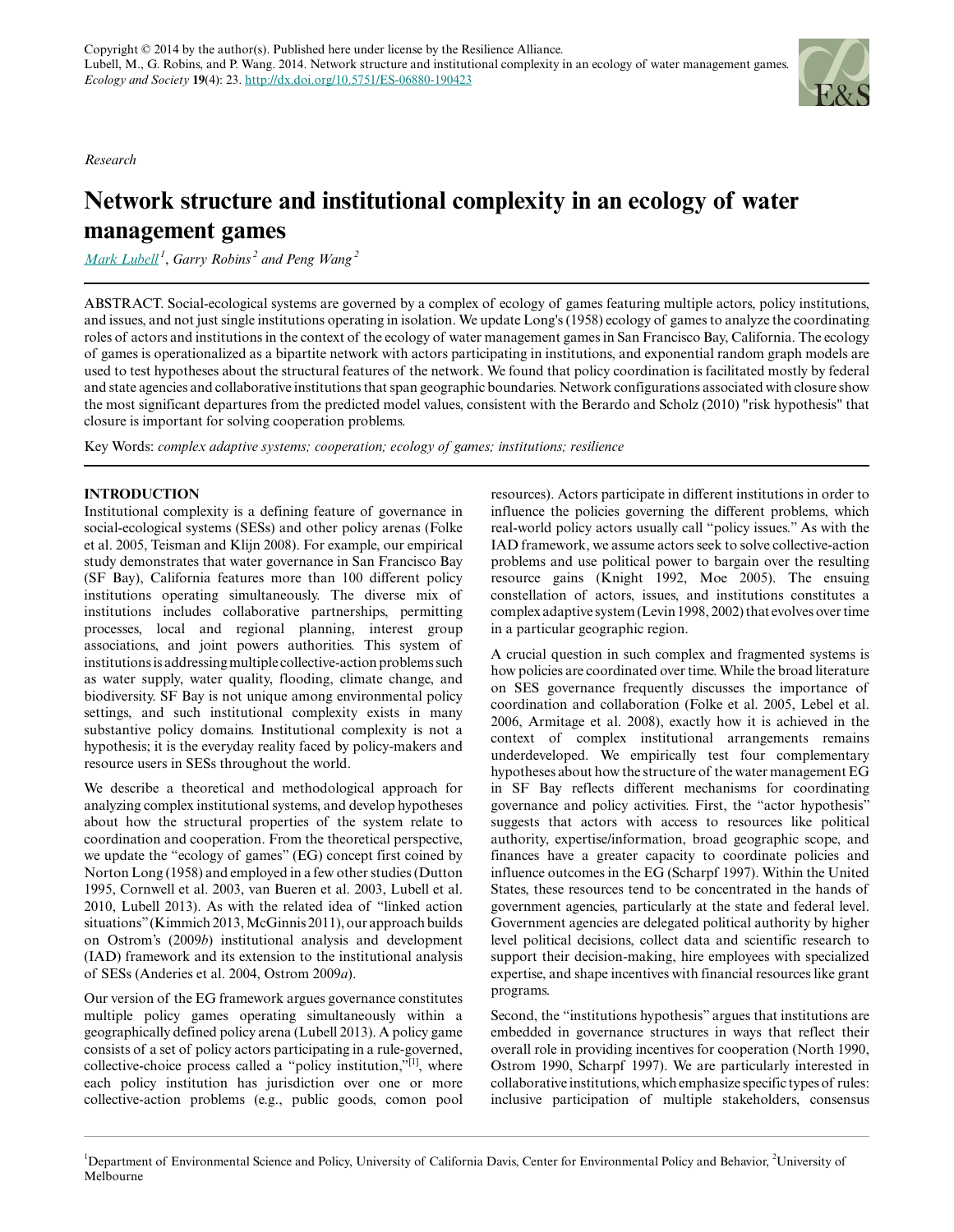decision-making, integration of scientific information, voluntary implementation, and place-based activities (Lubell 2004). Proponents argue collaborative institutions reduce the transaction costs of cooperation in the context of complex and diffuse environmental problems like water management.

Third, we explore Berardo and Scholz's (2010) "risk hypothesis" that the structure of policy networks reflects the types of collective-action problems they evolve to solve. The risk hypothesis distinguishes between cooperation games where mutual cooperation is not an equilibrium because there is a temptation to free ride (defect), versus assurance games where mutual cooperation is an equilibrium as long as all players expect others to play the same strategy.[2] Risk in this setting refers to the strength of the free-riding incentive, which is highest in Prisoner's Dilemma types of settings. The EG framework assumes that actors are facing some mixture of these types of games, with the caveat that we cannot directly measure the payoffs in our empirical application. Berardo and Scholz (2010) also do not directly measure the payoffs in the underlying games, but rather rely on the observed structure of the network to infer what types of games are being played.

According to the risk hypothesis, the benefits of different policy network configurations are a function of the types of underlying games. When the policy ecology consists mainly of assurance games, policy networks are centralized around actors and institutions that function as policy brokers to more efficiently transmit information and assurance about which strategies others will choose. The centralized systems feature more "open" network structures where the marginal benefits of spreading additional information are less than the costs of maintaining redundant ties. When the policy ecology consists of risky cooperation games with free-riding incentives, actors prefer "closed" network structures where redundant ties provide an ability to conditionally cooperate and sanction other actors on the basis of reputation and history of interaction. It is important to note that we expect actors, institutions, and network configurations to operate as complementary, not competing, mechanisms for facilitating collective-action within the EG (Breiger 1974).

Fourth, the "geographic constraint hypothesis" argues that actors located within a particular geographic region are more likely to participate in the same institutions. Geographic constraints are implicit in SES frameworks, where biophysical processes linked at local scales like watersheds create incentives for social linkages between actors who use the associated resources (Bodin and Tengö 2012). Physical proximity also increases the likelihood of repeated interaction and network formation (Gerber et al. 2013). But the tendency of geography to favor local network formation creates challenges for cross-scale learning and regional coordination, creating a role for governance actors and institutions with broad geographic scope to share information and account for interdependencies at multiple scales.

The EG framework connects the IAD and SES literatures by analyzing the structure and function of complex institutional systems that govern SESs. The EG framework scales-up to consider the "complexities of multi-party and multi-scaled governance" (Armitage et al. 2008). A common criticism of IAD is the focus on single common-pool resource problems like a local fishery or forest, where relatively homogenous sets of users are governed by a single set of institutional rules. However, many important SESs operate at the ecosystem level, where the idea of ecosystem management requires consideration of the interactions between many different common-pool resource and public goods problems. We focus specifically on the challenge of policy coordination, which is particularly acute in complex institutional systems where decisions made in one institution can have positive or negative spillovers for other institutions (Lubell 2013).

By considering multiple collective-action problems and institutions, the EG framework extends the idea of polycentric governance (Ostrom et al. 1961), which is a long-standing theme in the SES literature (Lebel et al. 2006). Ostrom (1994:225) defines a polycentric system as a self-organizing system composed of "(1) many autonomous units formally independent of one another, (2) choosing to act in ways that take into account of others, and (3) through processes of cooperation, competition, conflict, and conflict resolution." The EG framework develops empirically testable hypotheses about the structure and function of polycentric governance systems, where many diverse institutions operate to shape individual behavior. For example, Ostrom et al. (1961) discuss how higher level institutions mitigate conflict when local decisions generate regional externalities. We provide some empirical evidence that higher level institutions and actors are more active in governance networks after controlling for local geographic constraints.

Recognizing the existence of multiple institutions also provides a new perspective on theories of collaborative governance (Sabatier et al. 2005, Koontz and Thomas 2006, O'Leary et al. 2006, Ansell and Gash 2008). Instead of focusing on the internal dynamics of cooperation within an individual collaborative institution, the EG framework adopts a system perspective that emphasizes how multiple collaborative institutions co-exist with many other types of institutions, including command-and-control regulatory processes. For example, there is a large literature on the effectiveness of CALFED, which from 1984 to 2009 was one of the most prominent examples of collaborative institutions in the SF Bay region (Kallis et al. 2009, Booher and Innes 2010, Lubell et al. 2013). Rather than focusing on CALFED's internal dynamics, the EG framework examines whether CALFED and other collaborative institutions are structurally embedded in networks in ways that are consistent with their goal of policy coordination. Furthermore, the dynamic aspect of the theory considers how different collaborative institutions might emerge and decline over time. In the case of SF Bay, qualitative data suggest the "death" of CALFED set the stage for the next period of system evolution featuring the emergence of new institutions like the Bay Delta Stewardship Council and the Bay Delta Conservation Plan.

We also contribute to the literature on network governance in SESs, which has focused primarily on unipartite (one mode) networks of some type of social relationship among individuals or organizations (Jones et al. 1997, O'Toole 1997, Schneider et al. 2003, Carlson and Sandstrom 2008, Bodin and Crona 2009, Kenis and Provan 2009, Robins et al. 2011). One important problem with the SES network governance literature is that there is not a consensus on what types of network structures are more effective for different types of social-ecological contexts (Bodin and Crona 2009). Furthermore, the SES network governance literature is just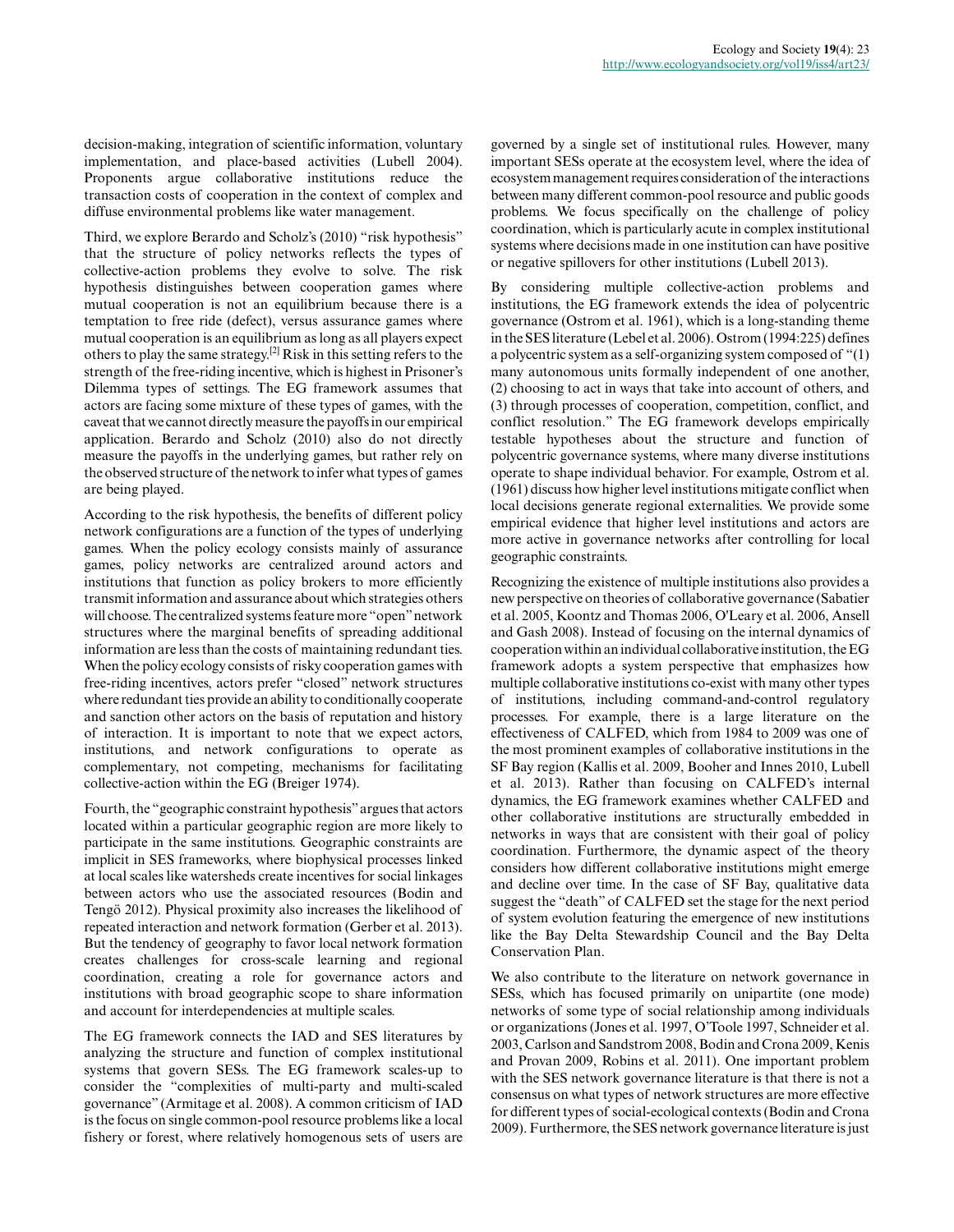beginning to explore how network relationships among actors are constrained by institutional or ecological factors at different levels. We contribute to this latter concern from both a theoretical and methodological perspective.

From a theoretical perspective, we focus on how different types of institutions structure the overall patterns of coordination and collaboration among SES actors. The EG framework argues not only that most SESs involve a set of complex institutions, but also that specific institutions and actors that are central in the complex system have more influence on overall coordination. Our hypotheses speak to the characteristics of institutions and actors that are most important for coordination across governance networks. For example, at least in Western developed countries, the emergence of collaborative institutions can be considered an adaptive response to addressing problems of fragmentation in complex systems. Although we do not provide a rich conceptualization of the structure of the ecological system, our geographic constraint hypothesis does imply interdependence between the social and ecological parts of the system.

On the methodological front, testing these types of hypotheses requires network analysis models that account for interactions between social and ecological entities at different levels. We operationalize the EG as a bipartite network (also called twomode network) defined by actors (mode 1) participating in institutions (mode 2), and test our structural hypotheses using exponential random graph models (ERGMs) that estimate the probability of network tie formation as a function of different structural characteristics of the network and attributes of actors and institutions (Wang et al. 2009, Cranmer and Desmarias 2011, Lusher et al. 2013). The bipartite representation is important because it explicitly captures the relationships between institutions and actors, whereas one-mode networks of relationships between actors only implicitly consider the role of institutions.

Furthermore, analyzing the multinode structure of SESs is consistent with emerging research and methods on multilevel networks (Wang et al. 2013). These new network methods open the possibility of a simultaneous examination of both ecological and social systems, and the cross-level connections between them (Bodin and Tengö 2012). Empirical approaches that explicitly consider multiple components of complex systems are the key to future progress in the analysis of SESs. We see the current work on multilevel governance as part of this new conceptualization, and future work should seek to explicitly link complex institutional systems to the ecological level with dependence among ecological units.

# **REPRESENTING THE ECOLOGY OF GAMES AS A BIPARTITE NETWORK**

The San Francisco Bay water management EG can be represented as a bipartite network where network links are defined by policy actors participating in one or more policy institutions. The assumption is that actors make participation decisions given the current set of available institutions, although the dynamic creation and destruction of institutions is possible. The bipartite representation is admittedly a simplification that does not capture all of the theoretical building blocks of the EG framework (see Lubell 2013 for extended discussion). For instance, we do not explicitly analyze how institutions, actor populations, and patterns of participation change over time; like any cross-sectional data, our analysis captures a snapshot of a dynamic process. However, bipartite networks do capture a level of complexity and interdependence that is not typically considered in analyses of single policy actors or institutions in isolation.

We investigate three network processes that are likely to structure the EG: network activity, network centralization (which is linked to degree dispersion or variance), and network closure (Fig. 1). These three network processes have been discussed extensively in the analysis of unipartite (e.g., actor-to-actor) networks (Snijders et al. 2006), but less so for bipartite (e.g., actor-to-institution) networks (Berardo 2014). Each process can be associated with observable network configurations. Network configurations are small patterns

# **Fig. 1**. Bipartite network configurations.

#### **Basic Configurations for Network Activity**



#### **Basic Configurations for Network Closure**

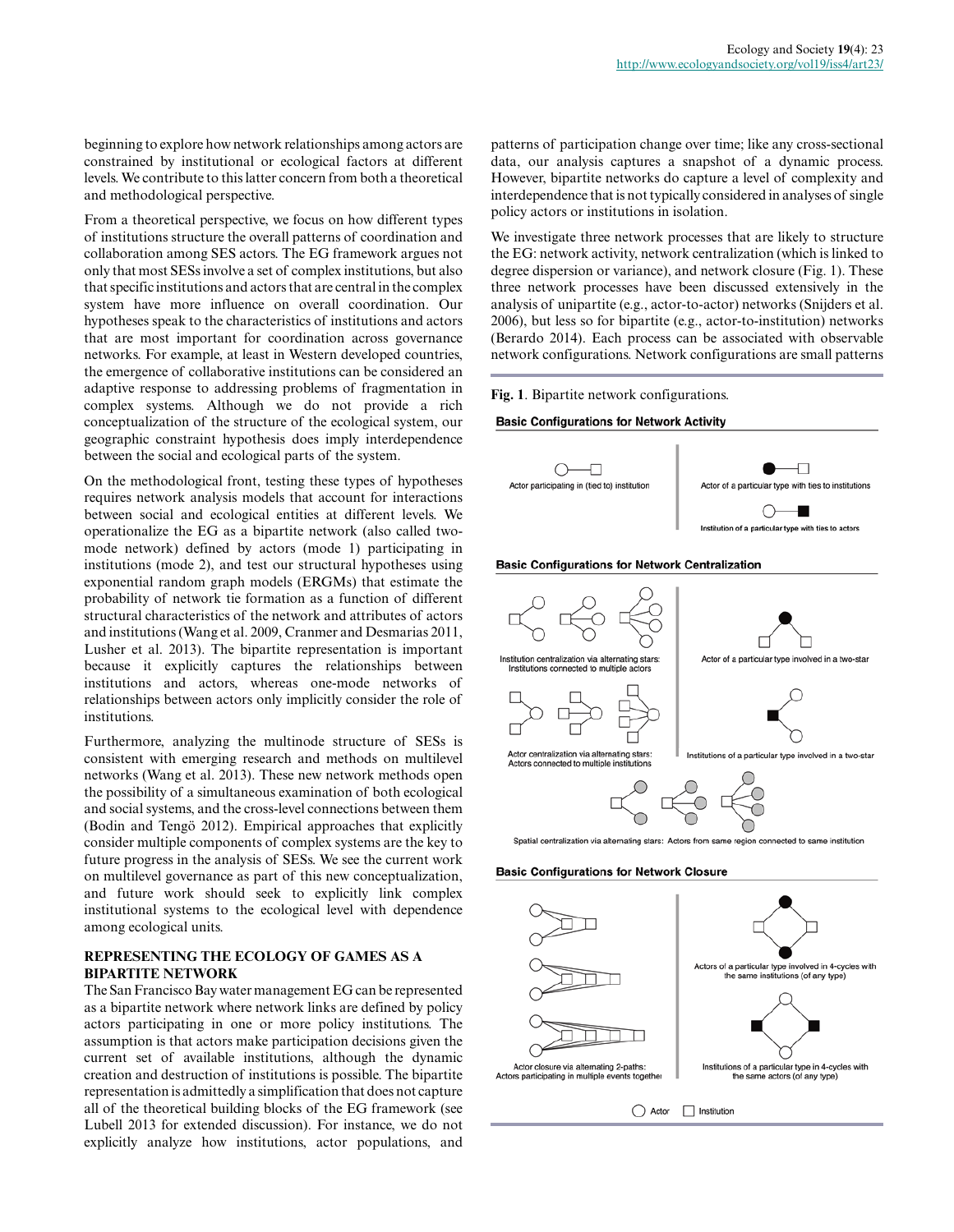of ties within the graph or subgraphs, which are sometimes referred to as network motifs (Milo et al. 2002). If a particular configuration is a likely outcome of a social process occurring within the network, that configuration will occur at a higher frequency in the observed network than expected by chance once other possibly relevant processes are controlled. The term "chance" in this context refers to the expected frequency of network configurations under different "null" statistical models of the network representing different assumptions about the strategic behavior of policy actors.

# **Network activity**

The number of ties a node has can be interpreted broadly as a measure of network activity; network analysis typically refers to this as the degree of a node. The top, left panel of Fig. 1 shows the configurations associated with general network activity in a bipartite graph for the overall frequency of ties irrespective of actor/institution types.

The right, top panel of Fig. 1 shows a configuration of an actor of a particular type having a tie to an institution (of any type), where a particular type is treated as a binary variable and is represented by the filled black circle in the figure. If that type of actor is more active than others in the network, we will see more of these configurations than expected controlling for the general level of network activity. For instance, if the filled square represented federal government agencies, and if these agencies exhibited more network activity than other types of actors, then we would see relatively more of these federal government configurations in the data. Conversely, an institution of a specific type (filled black square) may have ties to actors of any type.

# **Network centralization**

Network activity may be distributed in different ways. Each node could have a relatively similar number of ties, or some nodes could have a very high number of ties, while other nodes have relatively few. More centralized networks have high levels of activity around a small number of central actors and institutions. This plays out as higher variance for the distribution of degrees across the nodes, or in other words, higher degree dispersion.

Network centralization and degree dispersion are represented by star configurations, where a node has connections to multiple other nodes, as in Fig. 1. The left, middle panel of Fig. 1 shows 2-, 3-, and 4-star configurations that represent the degree distributions for both actors and institutions. The standard way to treat these configurations in ERGMs is to combine them into the one parameter for each degree distribution (Snijders et al. 2006, Wang et al. 2009), the so-called alternating star parameter.<sup>[3]</sup> A positive alternating star parameter indicates a higher dispersion in the degree distribution and hence a more centralized network. A negative parameter indicates a degree distribution without great variation among nodes.

The right, middle panel column of Fig. 1 depicts 2-star configurations with actors and institutions of a particular type at the center of the star. These configurations represent withincategory centralization that occurs over and above tendencies for centralization captured by the general alternating star parameter. For a given level of network activity, the presence of more 2-stars indicates a more centralized network structure based around a particular type of actor (e.g., federal government agencies) or institution (e.g., collaborative institution).

The middle, central panel of Fig. 1 displays spatial star configurations centered on institutions that involve actors from the same geographic region. We combine these different stars into an alternating star parameter to represent geographic centralization, which can be interpreted as a form of geospatial homophily where actors from the same region play similar games. This is a novel parameter in bipartite ERGMs and has been specially incorporated into our models to test the geographic constraint hypothesis.

# **Network closure**

Network closure has been discussed extensively for unipartite social networks and is widely observed empirically. Network closure occurs in unipartite networks when a network path from actors *i* to *j* to *k* is closed into a triangle configuration by an additional tie between *k* and *i*. Discussions of network closure extend back to Simmel (1908), and have remained a major theme in network theory since the work of Granovetter (1973) and Burt (1992), both of whom considered how closed versus open network structures influence an individual's access to social resources.

Unipartite network closure can arise because individuals introduce acquaintances to each other, because people with similar interests, concerns, or pressures come into the same social environment, or because people tend to operate in team-like, collaborative structures. There are various likely outcomes: these closed structures can enhance social support and cooperation, they permit closer scrutiny of actions, and they may lead to stronger group norms or localized cultures. Closed structures provide the security of redundancy (more ties are used than necessary to provide connection between actors), but may inhibit the flow of new information or innovation (Berardo and Scholz 2010). Network closure involves a trade-off between processes that benefit from coherence and reputation, versus the efficiency of information that comes from a multiplicity of nonredundant ties.

Bipartite networks require an extension to the notion of closure beyond the triadic configurations, the simplest of which are the cyclic structures displayed in the bottom panel of Fig. 1. The left, bottom panel depicts 2-paths between pairs of actors participating in the same two, three, and four institutions. Analogous to the star parameters, these configurations are combined into one alternating 2-path parameter to represent general bipartite network closure for actors. A positive parameter indicates a tendency for actors to share institutions to create denser regions of the network, whereas a negative parameter indicates the opposite, suggesting brokerage activities across the network as at least some actors tend to participate beyond a small number of shared institutions. With the alternating 2-path parameter in the model, closure for specific types of actors and institutions can be represented by simple 4-cycles, as depicted on the right, bottom panel of the figure. The specific actor 4-cycle represents actors of a particular type (e.g., federal agencies) participating in the same institutions, while specific institution 4 cycles represent institutions of the same type attracting similar sets of actors.

Analogous to the unipartite arguments above, bipartite closure represents a more cohesive, collaborative structure, but possibly with costs in terms of overlap and redundancy. A high number of 4-cycles relative to network activity suggests tendencies for closure, while a lower than expected level of closure indicates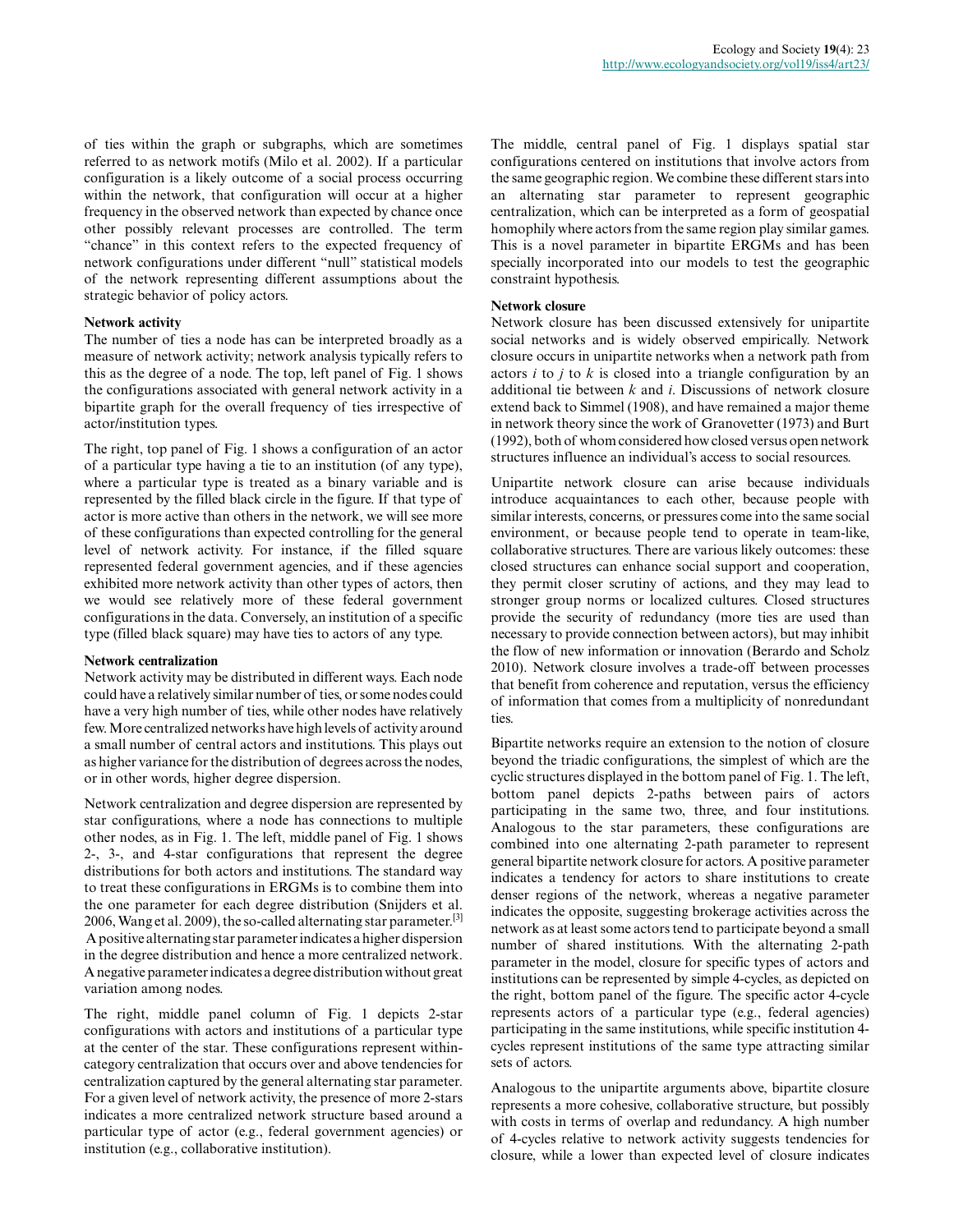network brokerage where actors are connected through institutions to other actors who are participating in different institutions.

# **Summary of specific network structure hypotheses**

The extent to which the above processes characterize the structure of the network, and how they are associated with particular types of actors or institutions, provides tests of our main hypotheses. The actor hypothesis argues that federal and state agencies, with their capacity and resources for coordination, should have the highest levels of activity, centralization, and closure within the overall network. The institutions hypothesis posits that due to institutional rules encouraging inclusive participation along with the specific goal of promoting cooperation among diverse actors, collaborative institutions will have the highest levels of activity, centralization, and closure within the network. The geographic constraint hypothesis suggests that actors within the same geographic region will participate in the same policy institutions.

Translated into the context of bipartite networks, Berardo and Scholz's (2010) risk hypothesis suggests efficient information transmission in coordination games is facilitated by networks that feature high levels of activity and degree dispersion centralized around a small number of nodes. Bipartite networks with high levels of closure provide more redundant links, which can help solve risky cooperation problems by providing opportunities for conditional cooperation, sanctions, and reputation building. This implies that specific types of actors and institutions function to solve cooperation problems if they are embedded in a high number of 4-cycles, and again, we expect state and federal government agencies and collaborative institutions to serve this role. If these same types of actors and institutions are more involved with coordination problems and information transmission, they would also be associated with centralization structures.

Berardo and Scholz (2010) suggest a potential trade-off between centralization and closure, depending on the type of underlying collective-action problems. If this is true, then we expect centralization and closure processes to have opposite signs. At the global network level, a network that emphasizes centralization would tend to have a "core" anchored by a small set of central actors and institutions and few cohesive subgroups. A network that emphasizes closure would tend to have a greater number of cohesive subgroups, with fewer dominant central actors and institutions (less skewed degree distributions). However, it is also possible for there to be synergy between centralization and closure, where the overall system must simultaneously manage coordination and cooperation problems. In this case, we would expect to see centralization and closure operating simultaneously, with the global structure of the network appearing "polycentric" with multiple cohesive subgroups anchored by central institutions and actors.

# **METHODS**

# **Study design: the ecology of water management games in San Francisco Bay, California**

SF Bay is one of the most important coastal regions on the west coast of North America, and involves numerous environmental issues, actors, and policy institutions (Norgaard et al. 2009). The environmental issues include water supply, flood control, climate change adaptation, water quality, and biodiversity. Federal and state agencies have consistently played important roles in governing these issues, with the U.S. Environmental Protection Agency (EPA), U.S. Fish and Wildlife Service, California Department of Fish and Game,[4] California Department of Water Resources, and California State/Regional Water Resources Control Boards as the central actors. But the cast of actors also includes local governments, special districts for water management, special districts for environmental management (e.g., open space), environmental groups, economic interest groups, and scientists.

Like in many other watersheds, the policy ecology of SF Bay is constantly evolving and has most recently experienced the emergence of a number of collaborative institutions. The most famous collaborative institution is the CALFED Bay-Delta Program, which emerged from a 1984 agreement between California and the EPA, and evolved to encompass the entire SF Bay-Delta watershed. Interestingly, the CALFED Bay-Delta Program was in decline when our data were collected, and was completely dismantled in 2010, to be replaced by the Delta Stewardship Council. Another important example, the Bay Area Integrated Regional Water Management Plan (IRWMP), was first initiated in 2005 as part of the state of California's primary strategy for building regional cooperation. But the point of our analysis is to recognize that multiple collaborative institutions exist at the same time in the Bay Area.

# **Bay Area survey: eliciting the bipartite network**

The survey identified actors involved with SF Bay water management by first culling the list of participants from the IRWMP public meetings, outreach workshops, and implementation projects. Because IRWMP is one of the newest and most inclusive collaborative institutions in the SF Bay area, this provided a good starting point for the sample. Contact people were identified for each partner organization through web searches or by emailing or calling the organizations directly. A small number of respondents were added to the list via nominations from previous stakeholder interviews. We also cross-checked the list with a centralized database of water-related environmental impact reports in the region. The survey was reviewed by a number of different SF Bay stakeholders with whom the lead author has regular interactions; these stakeholders also provided a variety of qualitative insights about SF Bay water management. The survey was administered in April/May 2008 via a mixed-mode Dillman method (Dillman 2000). In total, 167 responses were received (157 via Internet, 10 via telephone), for a response rate of 50.8%.

To identify the range of policy institutions in which actors were involved, we used a variant of a name-generator network question with the following wording:

"There are many different forums and processes available for participating in water management and planning in the Bay Area. Planning processes are defined as forums where stakeholders make decisions about water management policies, projects, and funding. In the spaces below, please list the most important planning/ management forums and/or processes that you yourself have participated in during the last three years. Please be as specific as possible with the name of the process."

The policy institution question was designed to identify what Ostrom (1999) would call the "collective choice" level of governance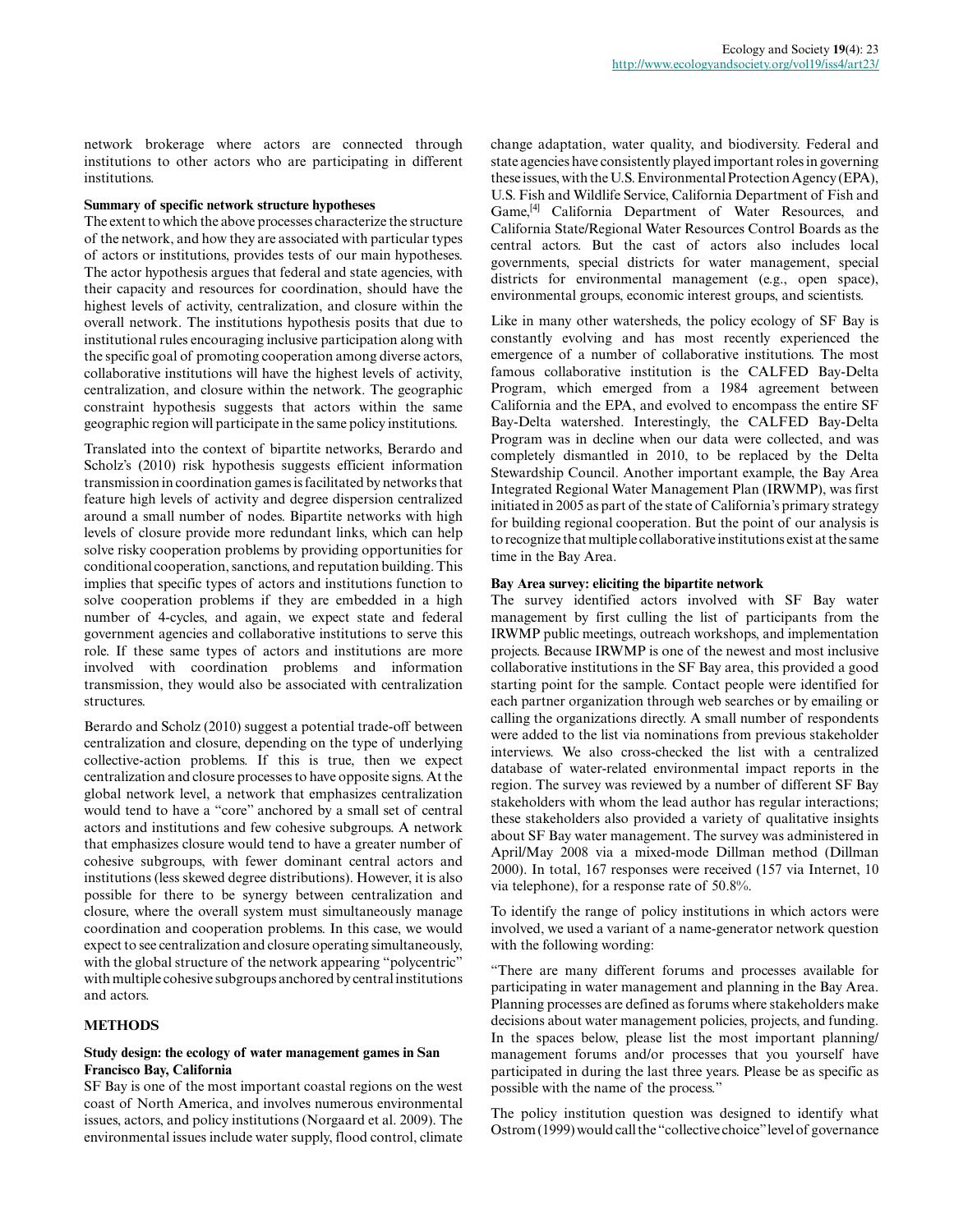institutions in the Bay Area. The question wording attempted to translate the policy theory jargon of "collective-choice rules" into the policy vernacular of "processes," "forums," and "venues." These basic terms were accompanied by a brief description of the type of decision-making and management functions we were looking for. In general, we tried to avoid "constitutional" level institutions like the courts, legislature, and governor's office, and none of the respondents mentioned these institutions. We also tried to avoid the "operational" level of institutions, where specific decisions are being made about how to harvest resources and build infrastructure projects. As discussed in Alston (1996), it is important to hold some levels of a nested institutional structure constant to examine the dynamics at other levels.

The survey provided space for respondents to nominate up to three policy institutions, and then for each nominated institution, a "hybrid name generator" (Henry et al. 2012) asked the respondent to write in their collaboration partners in that institution from the categories of federal agencies, state government agencies, local/regional agencies, and private/ nonprofit actors. In other words, respondents not only reported about the activity of their own organization but also about other participants in the same institution. Of the 167 respondents who answered the survey, 70 (41.92%) did not answer these questions, 13 (7.78%) nominated one institution, 21 (12.57%) nominated two, and 63 (37.72%) nominated three. Hence, 58% (97/167) of the respondents identified at least one policy institution, and most of these identified the requested three institutions. The hybrid name generator mitigates response rate issues because it allows respondents to report on the range of involved actors without the necessity to survey a respondent from every single actor organization.[5] Hence, the network data included 387 total actors, including the organizations of the primary respondents and actors nominated via the hybrid name generator.

The data were assembled into a bipartite network where each nominated policy institution was associated with the respondent's organization, plus any actors nominated via the hybrid name generator. The links represent actors participating in institutions; these are undirected links because only the actors are reporting behavior. The actor and institution types (Fig. 2) were coded by the researchers on the basis of Internet searches. Two codes that are not straightforward are "actor as venue," which refers to a respondent mentioning a particular agency (e.g., U.S. EPA) as a venue where important policy decisions are made, and "actor coalition," which refers to a coalition of actors that sometimes overlaps with the planning processes elicited in the policy institutions question.

Using actor websites, we manually coded actors into geospatial regions based mostly on county boundaries. A few actors spanned multiple counties and thus were given subregional designations like "East Bay" and "South Bay," which are nomenclatures commonly used throughout the region. The regional coding was used in the ERGMs to designate a geographical clustering parameter. Actors with statewide jurisdiction, such as the California Department of Water Resources, were excluded from geographical clustering because they cannot logically cluster at the subregional level.

# **Exponential random graph models**

Exponential random graph models are statistical models of networks that explicitly posit a set of interdependent network processes that give rise to an observed network structure (Robins et al. 2007*a*, *b*). The observed network structure (in this case, the SF Bay bipartite network) is viewed as one possible outcome of these stochastic network processes. The localized network configurations (Fig. 1) between actors and institutions can (loosely) be understood as the independent variables in the model. The parameters for these independent variables yield a probability distribution of networks from which our observed network (the dependent variable) is drawn. The analysis assumes that the structure of the network will be consistent with the social processes outlined by our hypotheses. However, without directly observing those underlying social processes, we cannot completely rule out other causal explanations for the observed network structure.



**Fig. 2**. Bipartite network for the Bay Area ecology of games.

ERGMs are appropriate for analysis of cross-sectional network data and have some similarities to traditional regression or logistic regression approaches of regular survey sample data. As with any cross-sectional analysis, ERGMs capture only a snapshot of a dynamic social process. However, the network parameters estimated by ERGMs can be conceptualized as describing the cumulative results of a process of network formation that has been operating over time (Lusher et al. 2013). While the EG theory is explicitly dynamic, a cross-sectional analysis provides important initial insight, especially when coupled with substantive knowledge about policy change. As with other social research, longitudinal data collected in future studies will provide the opportunity for stronger tests of a broader range of hypotheses.

Table 1 describes a series of nested models representing different assumptions about political behavior in the EG, and including different sets of parameters from Fig. 1. The naïve actor model suggests that participation decisions are uniformly distributed across actors and institutions without regard to the capacity of different actors or the benefits available in any institution. It includes only the general network activity parameter in Fig. 1,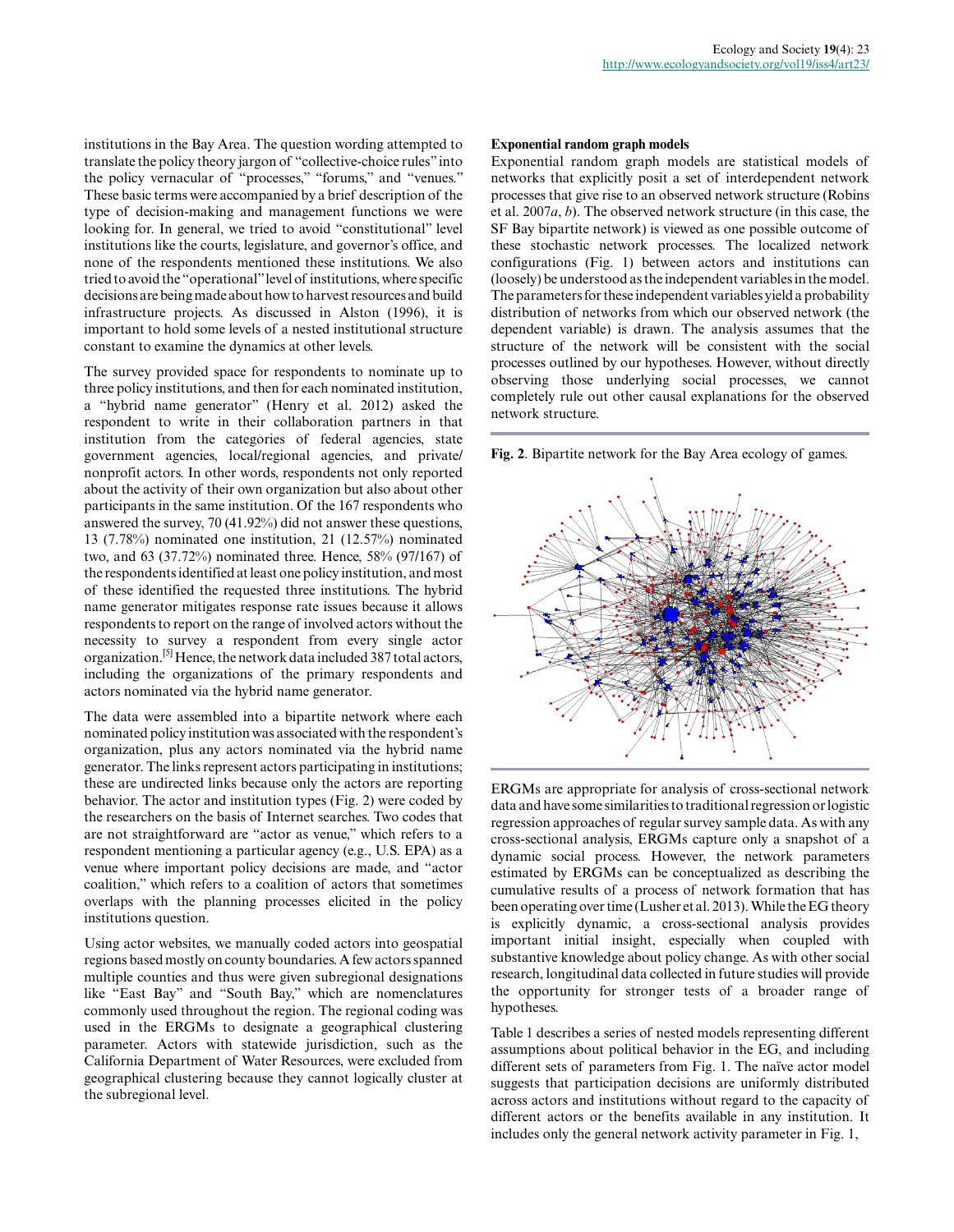**Table 1**. Hierarchy of exponential random graph models (ERGMs).

*Naïve actor model* (Bernoulli model): The observed probability of tie is fixed, and connections are then probabilistically distributed across each graph in the distribution. This model is equivalent to an Erdos-Renyi model, or Bernoulli random graph distribution, in unipartite network analysis. It is analogous to a one-parameter log-linear or logistic regression model; it predicts the presence or absence of an agency–institution connection. The single ERGM parameter is called the density parameter.

*Political capacity model* (Bernoulli with node attributes): This is the naïve actor model with the addition of parameters that control for the activity of different types of actors and institutions. This model is analogous to a logistic regression model; it predicts the presence of absence of an actor–institution connection, with actor and institutional type as dummy variables representing difference in average degree relative to a baseline.

*Strategic decisions model* (Structural model with attributes): This is the political capacity model with the addition of parameters that control for centralization of both actors and institutions, and for closure attributable to actor type. The additional parameters are the agency and institution alternating k-stars and actor alternating k-2 paths described by Wang et al. (2009). See Figs. 2 and 3 and associated text for further details.

*Strategic geography model* (Structural model with attributes and geographic centralization): This is the strategic decisions model with the addition of a spatial centralization parameter, an alternating geography k-star parameter that indicates actors from a similar geospatial region participate in the same popular institutions. See Fig.  $\mathcal{L}$ 

where a negative (positive) parameter indicates a rate of tie formation less (greater) than a 50% chance of forming any particular tie.

The political capacity model includes a series of dummy variables for each type of actor and institution, with excluded variables for local government actors and collaborative institutions. The parameter estimates for the dummy variables capture whether the level of network activity is higher or lower for each type of institution or actor, relative to the baseline. The actor hypothesis suggests that state and federal agencies with higher levels of political capacity should have positive activity parameters, while the institutions hypothesis predicts that collaborative institutions should have positive activity parameters due to inclusive rules that encourage participation from many actors.

The strategic decisions model implies that actors have preferences over more complex network structures, and participation decisions are interdependent and strategic. According to the risk hypothesis, positive star parameters indicate a centralized network that makes coordination and information transmission more efficient, while a positive closure parameter suggests that actors are participating in institutions to solve cooperation problems. Therefore, this model predicts an alternating 2-star parameter (centralization) for actors and institutions and the alternating 2-path parameter (closure) for actors.<sup>[6]</sup>

The strategic geography model adds the geographic centralization parameter (bottom of middle panel in Fig. 2) and implies that opportunities for strategic interaction are constrained by the spatially explicit nature of environmental collective-action problems. The geographic centralization parameter controls for spatial clustering of actors: a positive parameter suggests that actors within the same region tend to play the same popular games.

After fitting each model and interpreting parameter estimates, we examine residual structural effects. Each model can be conceptualized as a "null hypothesis" that generates a distribution of network statistics that can be compared to the observed network. From a sample of graphs from the distribution, we then count the number of ties, 2-stars, and 4-cycles of different types (e.g., federal government agency 4-cycles), compare them to the observed counts in the data, and draw further inferences. For example, if the count of a particular type of 4-cycle in the data (for example, those involving federal agencies) is "extreme" compared to the distribution of 4-cycles arising from the simulation of graphs under a particular null model, we can infer a particular process of network structure (in this case, closure among federal agencies) not captured by the parameters of the model. If it is not extreme, then the number of 4-cycles is explained by the parameters of the model.

Following standard null hypothesis criteria, an "extreme" value in the residual analysis occurs if the observed data have more or less of a particular configuration than 95% of graphs from the simulation. The means and standard deviations for each type of configuration provide the basis for calculating a *t* statistic for the observed data; a  $t$  statistic  $> 2$  in absolute value indicates the observed data are extreme in comparison to the null distribution.

Interpreting model parameters in conjunction with residual analysis is necessary when a more complex, well-fitting model has difficulties producing converged maximum likelihood estimates (Wang et al. 2009). A full model would contain more than 50 parameters, including structural effects, as proposed by Wang et al. (2009), as well as three parameters (activity, dispersion, closure) for each of 10 types of actors and six institution types, and spatial parameters for 16 types of actors/institutions. The novelty of our approach is to apply the Pattison et al. (2000) strategy of a hierarchy of null models to sharpen inference for bipartite networks. This strategy goes beyond other network studies (Bearman et al. 2004, Baldassarri and Diani 2007) that simply compare the observed network statistic to the "naïve actor" model because we attempt to build more complexity and different assumptions about policy decisions into each stage of model building.

# **RESULTS**

Fig. 2 displays a "spring-embedding" visualization of the entire Bay Area ecology of games network, and Fig. 3 zooms into the most central actors and institutions that have a degree (number of connections) of 16 or greater. The red circles represent actors, while the blue squares represent institutions. The size of the shapes is scaled to the degree of the node.

Fig. 4 displays "fat-tail" degree distributions characterized by a large number of nodes with small numbers of ties, but with a small number of nodes with high numbers of ties. For actors, the modal observed number of connections is 1, with median degree of 1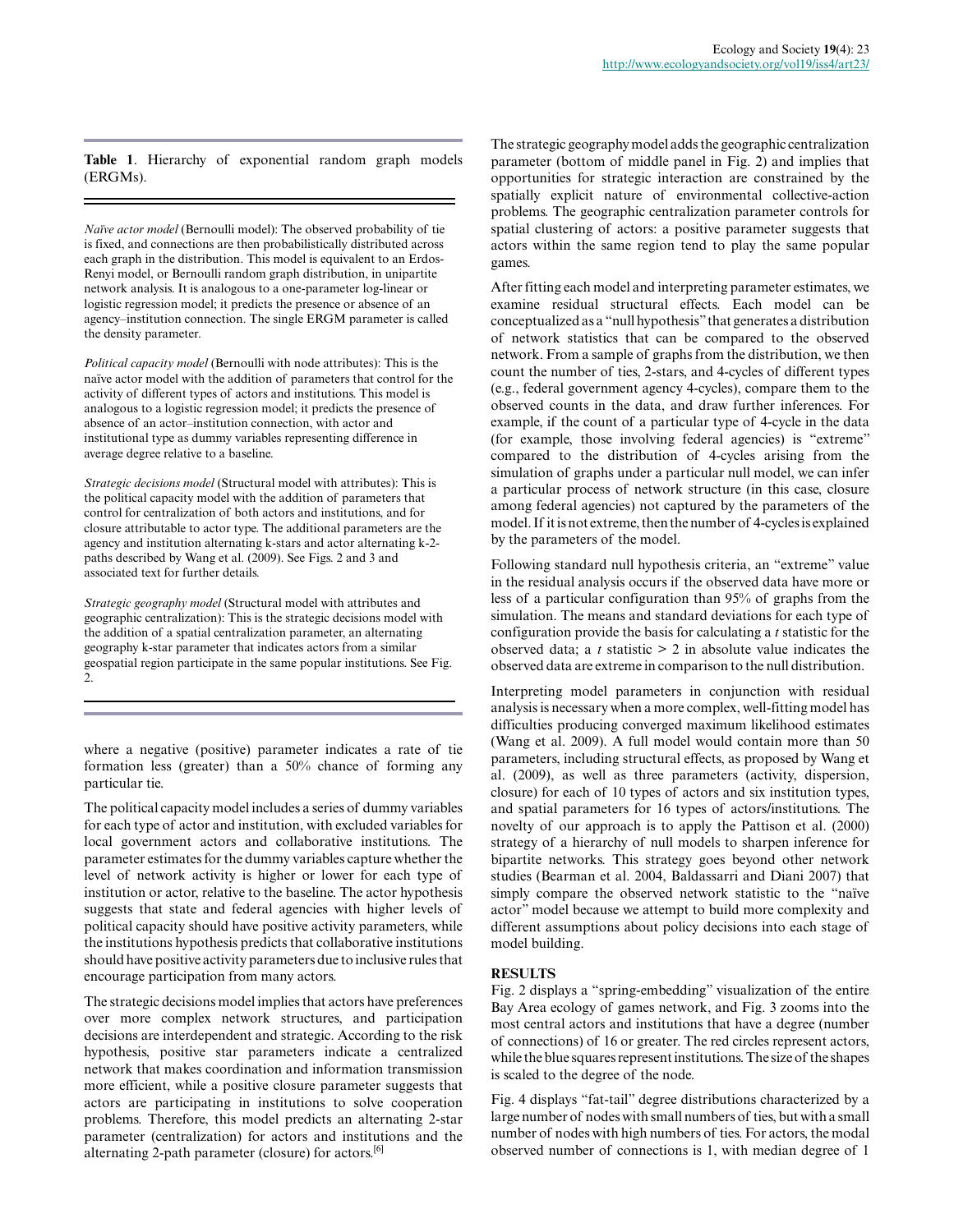and an average of degree 3.09. For institutions, the modal degree is 5, with a median degree of 7 and an average degree of 10.33 (without the IRWMP institutional node, the average is still 9.66.) The mean degree for institutions is significantly higher than for actors (*t* test = 11.67; reject null hypothesis of difference = 0;  $p$  < 0.01), which suggests that the network is more clustered around institutions than actors.

**Fig. 3**. Most central actors and institutions in the Bay Area ecology of games.



**Fig. 4**. Degree distributions for actors and institutions.



Figs. 5 and 6 report several standard measures of centrality for bipartite networks sorted by actor and institution type: normalized degree, normalized betweeness, and normalized eigenvector centrality. Degree is simply the number of connections, betweeness is the number of connections that flow through a particular node, and eigenvector centrality is higher when an actor is connected to institutions that are well-connected themselves (and vice versa).

Table 2 presents ERGM parameter estimates for each of the four model types (Table 1), where very high-degree nodes (hubs) were treated as exogenous and fixed to be consistent with the data (Robins and Lusher 2013). There was one institution with a degree greater than 80 (IRWMP), and eight federal and state agencies with degrees greater than 20. When these connections are fixed, the resulting variation in the graph distributions is due to network activity away from the hubs. This is one way to control for highdegree nodes that are possible artifacts of data collection procedures, such as developing survey sample lists from previously known institutions. Fixing hubs was also necessary to obtain model convergence for the strategic decision and strategic geography models.<sup>[7]</sup> Based on the Mahalanobis distance statistics, which measure how far away the observed network is from the center of the distribution of modeled networks, the strategic geography model is clearly the best-fitting model.









For the residual analysis, Table 3 presents *t* statistics for actor and institution centralization and closure based on the final strategic geography model. We simulated 10 million graphs and took as our sample every 10,000th graph, giving a sample size of 1000 (see Wang et al. 2009 for more technical details). For each graph in the sample, we counted the number of various type-specific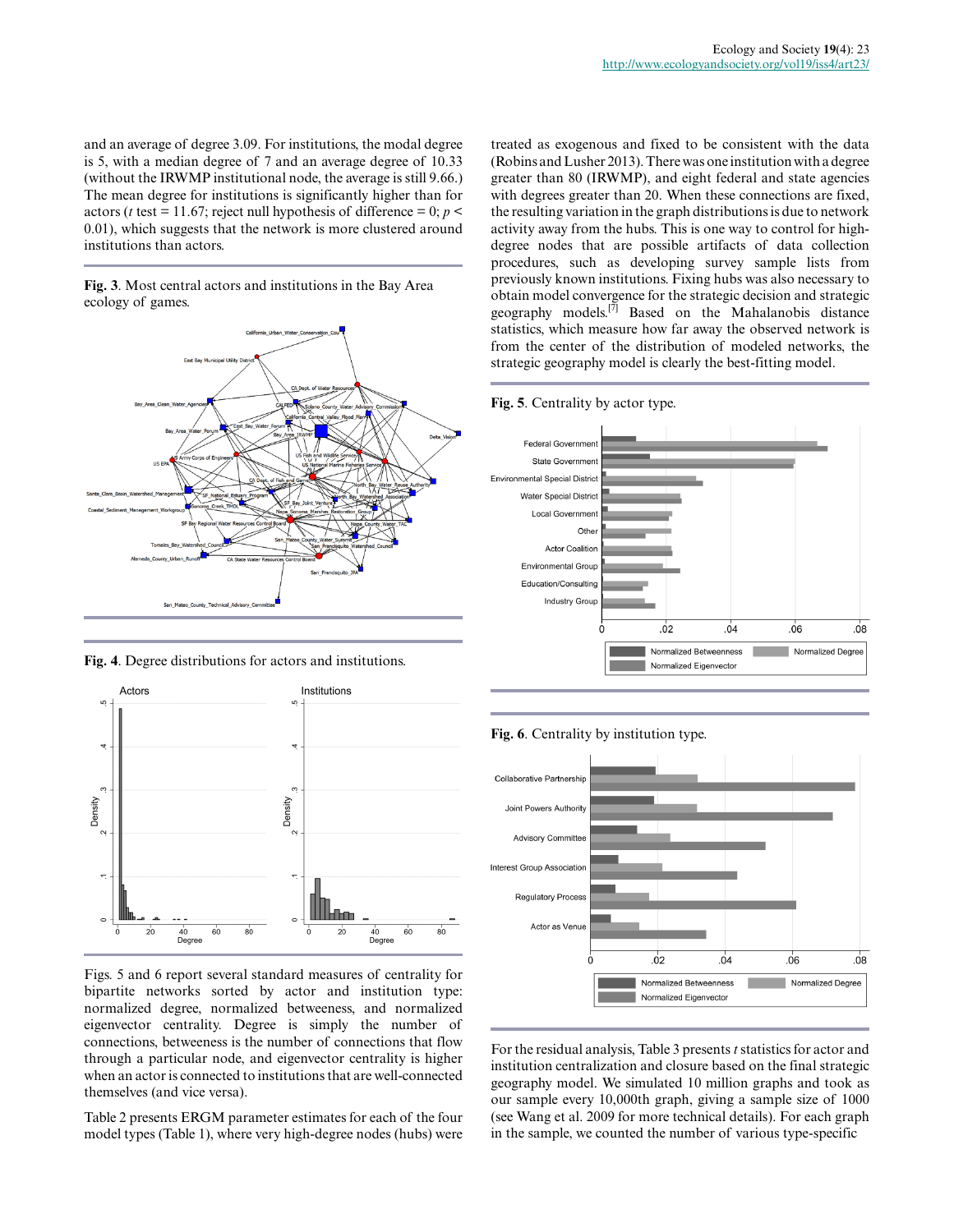|                                                                                       | Naïve Actor Model | Political Capacity Model | <b>Strategic Decision</b><br>Model | Strategic Geography<br>Model |  |  |
|---------------------------------------------------------------------------------------|-------------------|--------------------------|------------------------------------|------------------------------|--|--|
| <b>General Parameters</b>                                                             |                   |                          |                                    |                              |  |  |
| Density                                                                               | $-3.88(0.03)*$    | $-3.75(0.07)^*$          | $-7.01(0.35)*$                     | $-5.77(0.36)^*$              |  |  |
| Centralization (actors)                                                               |                   |                          | $0.61(0.11)^*$                     | $-0.21(0.11)$                |  |  |
| Centralization (institutions)                                                         |                   |                          | $1.36(0.18)$ *                     | $0.56(0.18)^*$               |  |  |
| Closure (actors)                                                                      |                   |                          | $-0.19(0.05)^*$                    | $-0.06(0.04)$                |  |  |
| Geographic Centralization                                                             |                   |                          |                                    | $1.57(0.05)^*$               |  |  |
| Actor Type Activity Parameters (Local Government is Excluded Category)                |                   |                          |                                    |                              |  |  |
| Federal Government                                                                    |                   | $0.45(0.15)^*$           | $0.43(0.16)$ *                     | $1.82(0.18)$ *               |  |  |
| <b>State Government</b>                                                               |                   | 0.19(0.14)               | 0.16(0.13)                         | $1.35(0.16)^*$               |  |  |
| Water Special District                                                                |                   | 0.13(0.09)               | 0.12(0.09)                         | $0.42(0.10)*$                |  |  |
| <b>Environmental Special District</b>                                                 |                   | 0.29(0.17)               | 0.26(0.17)                         | $0.46(0.19)^*$               |  |  |
| <b>Environmental Group</b>                                                            |                   | $-0.18(0.10)$            | $-0.16(0.09)$                      | $-0.01(0.10)$                |  |  |
| <b>Industry Group</b>                                                                 |                   | $-0.59(0.26)$ *          | $-0.50(0.23)$ *                    | 0.05(0.29)                   |  |  |
| Education/Consulting                                                                  |                   | $-0.40(0.18)$ *          | $-0.32(0.17)$                      | $-0.06(0.19)$                |  |  |
| <b>Actor Coalition</b>                                                                |                   | $-0.03(0.34)$            | $-0.03(0.33)$                      | 0.44(0.38)                   |  |  |
| Other Activity                                                                        |                   | 0.07(0.48)               | 0.11(0.43)                         | $1.33(0.54)^*$               |  |  |
| Institution Type Activity Parameters (Collaborative Partnership is Excluded Category) |                   |                          |                                    |                              |  |  |
| <b>Interest Group Association Activity</b>                                            |                   | $-0.22(0.10)^*$          | $-0.09(0.09)$                      | $-0.04(0.06)$                |  |  |
| <b>Advisory Committee Activity</b>                                                    |                   | $-0.16(0.12)$            | $-0.10(0.11)$                      | $-0.03(0.06)$                |  |  |
| <b>Regulatory Process Activity</b>                                                    |                   | $-0.78(0.16)^*$          | $-0.61(0.15)^*$                    | $-0.36(0.12)^*$              |  |  |
| Actor as Venue Activity                                                               |                   | $-0.70(0.19)$ *          | $-0.47(0.16)^*$                    | $-0.26(0.13)^*$              |  |  |
| Joint Powers Authority Activity                                                       |                   | 0.16(0.16)               | 0.15(0.15)                         | 0.06(0.10)                   |  |  |
| Mahalanobis distance as an indicator of                                               | 46,208            | 15,541                   | 4,173                              | 638                          |  |  |
| model fit (smaller values indicate greater                                            |                   |                          |                                    |                              |  |  |
| fit)                                                                                  |                   |                          |                                    |                              |  |  |

# **Table 2**. Exponential random graph model (ERGM) parameter estimates

Note: Cell entries are ERGM parameter estimates with standard errors in parentheses. All models are estimated with "exogenous hubs," with fixed degree distributions for nodes with more than 20 edges. \*Reject null hypothesis of parameter = 0, *p* < 0.05.

|                              | Centralization | Closure |
|------------------------------|----------------|---------|
| <b>Actor Types</b>           |                |         |
| <b>Federal Government</b>    |                | 4.7     |
| <b>State Government</b>      | 2.0            | 42      |
| Local Government             |                | 14.0    |
| Water Special District       | 4.8            | 25.9    |
| <b>Environmental Special</b> |                |         |
| District                     |                |         |
| <b>Environmental Group</b>   |                | 6.9     |
| <b>Industry Group</b>        |                |         |
| Education/Consulting         |                |         |
| <b>Actor Coalition</b>       |                |         |
| Other Activity               |                |         |
| <b>Institution Types</b>     |                |         |
| <b>Interest Group</b>        |                | 17.5    |
| Association                  |                |         |
| Collaborative                |                | 8.9     |
| Partnership                  |                |         |
| <b>Advisory Committee</b>    |                |         |
| <b>Regulatory Process</b>    |                |         |
| Actor as Venue               |                |         |
| Joint Powers Authority       |                |         |

**Table 3**. Residual analysis showing *t* statistics  $\geq 2$ .

centralization and closure configurations (as in Fig. 1) to create distributions of graph statistics. We used the mean and standard deviation from the simulated distribution to calculate a *t* statistic for the relevant observed graph statistic. Table 3 reports only extreme results with *t* statistics > 2.

This approach treats the strategic geography model as a null model, and analyzes whether there are significantly more or less structural configurations in the observed data than predicted by the model. Analysis of the residuals in this manner is a major benefit of ERGMs relative to more traditional linear models, where researchers usually limit interpretation to the model parameters alone.

# **DISCUSSION**

A posited by the actor hypothesis, the visualizations and centrality statistics show that the most central actors tend to be state and federal agencies, which have broad geographic scope, expertise, information, financial resources, and political authority. The only local actor in the most central group (Fig. 3) is the East Bay Municipal Utility District, which is one of the largest urban water districts in northern California. The peripheral actors tend to be local governments and other actors with fewer political resources than the state and federal agencies.

As expected from the institutions hypothesis, central institutions consist mostly of watershed-scale collaborative groups, either covering the entire Bay-Delta or important subwatersheds. Given our study design, it is no surprise that IRWMP has the highest centrality of all nodes since our sample list started with that institution. Interestingly, some of the widely known collaborative partnerships have a lower degree, such as CALFED and Delta Vision. Although our data are not longitudinal, the survey was conducted after important changes in the Bay Area water management. Because our survey was conducted when CALFED was sun-setting and the Delta Stewardship Council was emerging,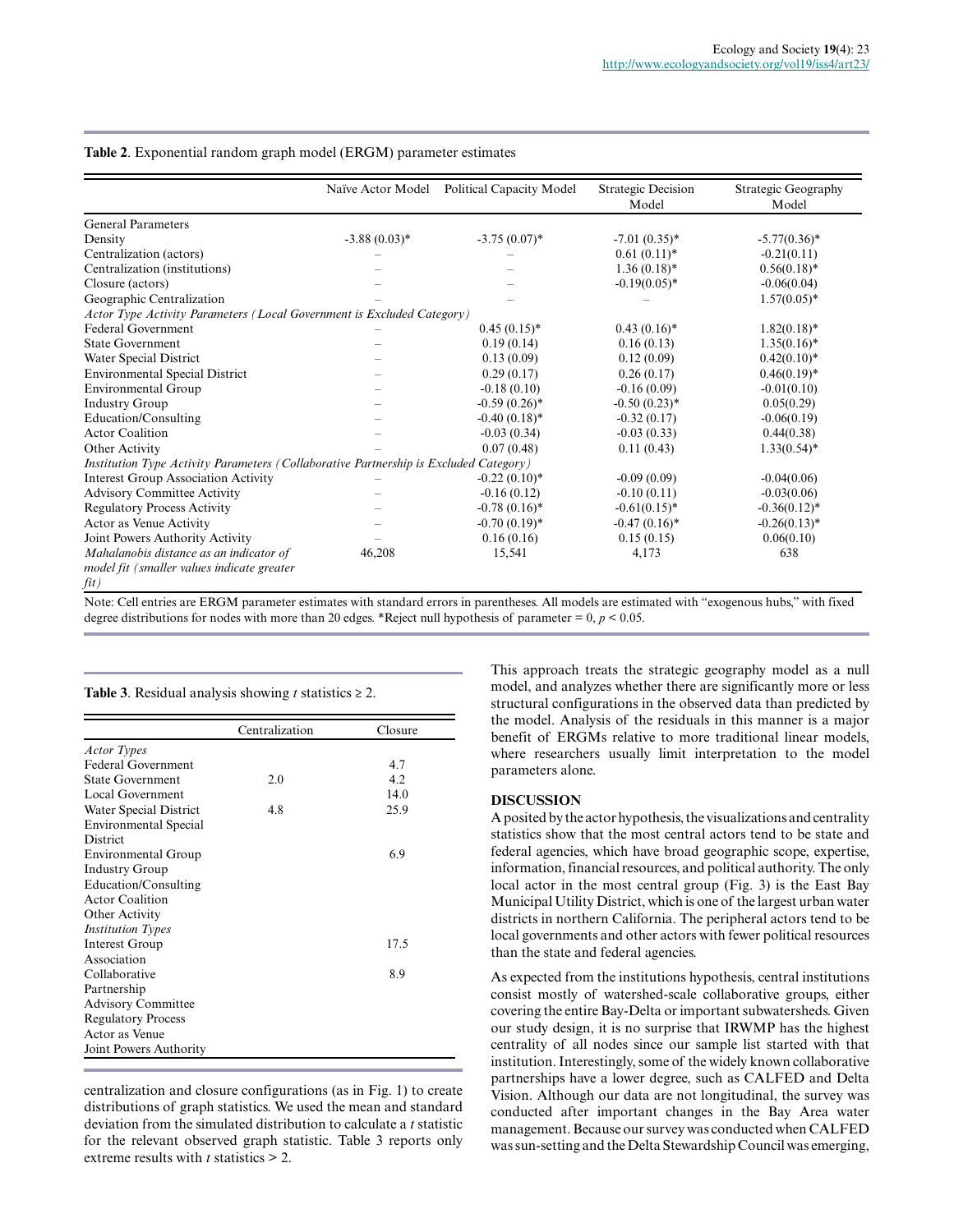CALFED does not appear as central as one might expect given its prominence as an example of a collaborative partnership. This anecdote hints at the importance of studying the EG over time in order to witness changing patterns of participation as well as the decline, emergence, and longevity of different types of institutions and actors.

The higher average degree for institutions suggests that institutions play an overall more important role than actors in structuring the EG. This is intuitive because institutions are mechanisms for structuring collective decisions among many actors; it would be surprising to see more institutions than actors. On the other hand, the centrality scores and degree distributions are more highly skewed for actors than for institutions, which implies that federal and state agencies serve a stronger coordinating role relative to other actors than collaborative institutions relative to other types of institutions. One reason for this structural pattern is that government agencies are often the "hosts" for different types of institutions, using their political authority and resources to set up institutions where actors interact to make collective decisions.

The ERGMs (Table 2) reinforce the descriptive results about the structure of the EG. The best-fitting model is the strategic geography model, which introduces more complex parameters reflecting the geographic constraint hypothesis. Consistent with the geographic constraint hypothesis, the large and positive geographic centralization parameter means that actors from the same specific geographic regions are clustering around the same central institutions. The strategic geography model shows significant effects for centralization around institutions, even controlling for exogenous hubs and the average activity levels of different types of nodes.

The actor type activity parameters show five types of actors with significantly higher levels of activity than local government: federal government, state government, water special district, environmental special district, and "other" actor. As hypothesized, these actors have higher levels of political resources and capacity to coordinate activities in the EG. The institutions activity parameters suggest that regulatory processes and "actors as venues" have lower levels of activity than collaborative institutions, reflecting the inclusiveness of collaborative institutions relative to traditional regulatory institutions.

The residual analysis (Table 3) provides insight into the risk hypothesis by showing additional closure associated with federal and state actors, and collaborative institutions. While there is not significant general closure in the strategic geography model, the residual analysis (Table 3) reveals more closure around certain types of actors and institutions, and these closure processes are more extreme than for centralization. According to the risk hypothesis, this suggests that actors and institutions of particular types are involved in solving high-risk cooperation games with strong free-riding incentives. Closure processes are especially pronounced for government agencies (at each of federal, state, and local levels), water districts, and environmental groups. For institutions, the strongest results are for interest group associations and collaborative partnerships.

Our initial hypotheses did not anticipate two surprising results. First, the high level of network activity and closure observed for water and environmental special districts reflects how these actors often form competing advocacy coalitions with different water policy preferences (Jenkins-Smith and Sabatier 1993), often through the institutional vehicle of interest group associations. The more extreme closure effects around water districts are consistent with the traditional view of water districts as the more powerful and well-organized interests (Lubell and Lippert 2011). The EG is not just about coordination but also involves political power and bargaining over the distribution of the gains from cooperation.

Second, once geographic centralization is included in the strategic geography model, the sign of the actor centralization parameter becomes negative (and close to significance), and the institutional centralization parameter is much smaller. Hence, geographic centralization captures a large amount of both actor and institutional centralization, and any remaining centralization is germane to connections between regions. Taken together, the strategic geography model implies that centralization tends to occur within spatial regions, and actor activity that bridges across regions is more evenly distributed. The general actor closure parameter also becomes insignificant, which means that actors that span geographic boundaries are not especially likely to form closed structures. The EG is thus displaying multiscale properties, with actors playing different roles at the regional and local scales.

At the same time, the activity parameters for government agencies and special districts become much larger relative to local government once geographic centralization is included. State and federal agency actors, along with collaborative partnerships, are more involved in networks that span geographic boundaries, which is consistent with their broader jurisdiction and goals of policy coordination. Environmental and water special districts play boundary-spanning roles that may reflect some of the unique policy dynamics of the Bay Area. While many water districts are nested within counties, one of the most central actors in network is the East Bay Municipal Utility District, which has a service area spanning two counties, acquires water from the Sierra Nevada foothills and tributaries of the California delta, and has water conveyance systems that span the width of the Central Valley. One of the most central environmental special districts is the SF Bay Conservation and Development Commission, which regulates land development on the shoreline and riparian areas, and conducts Bay-wide land use planning. Actors with this type of broad jurisdiction achieve their policy goals through participation in multiple venues in many locations, and thus coordinate and influence actors that have a more local focus.

# **CONCLUSION**

We sought to connect several ideas that are the heart of the literature on SES governance: coordination, networks, collaborative partnerships, polycentrism, and complex adaptive systems. The EG framework integrates these ideas, and provides a basis for developing specific hypotheses about how the structure of policy networks reflects different mechanisms of coordination. Using network analysis, we identified the types of institutions, actors, and network structures that provide coordination mechanisms in the social-ecological system of SF Bay. We expect these hypotheses will be relevant to other SESs with complex institutional arrangements, although comparative analysis is a crucial next step.

Consistent with the actor hypothesis, federal and state government agencies show the highest levels of activity,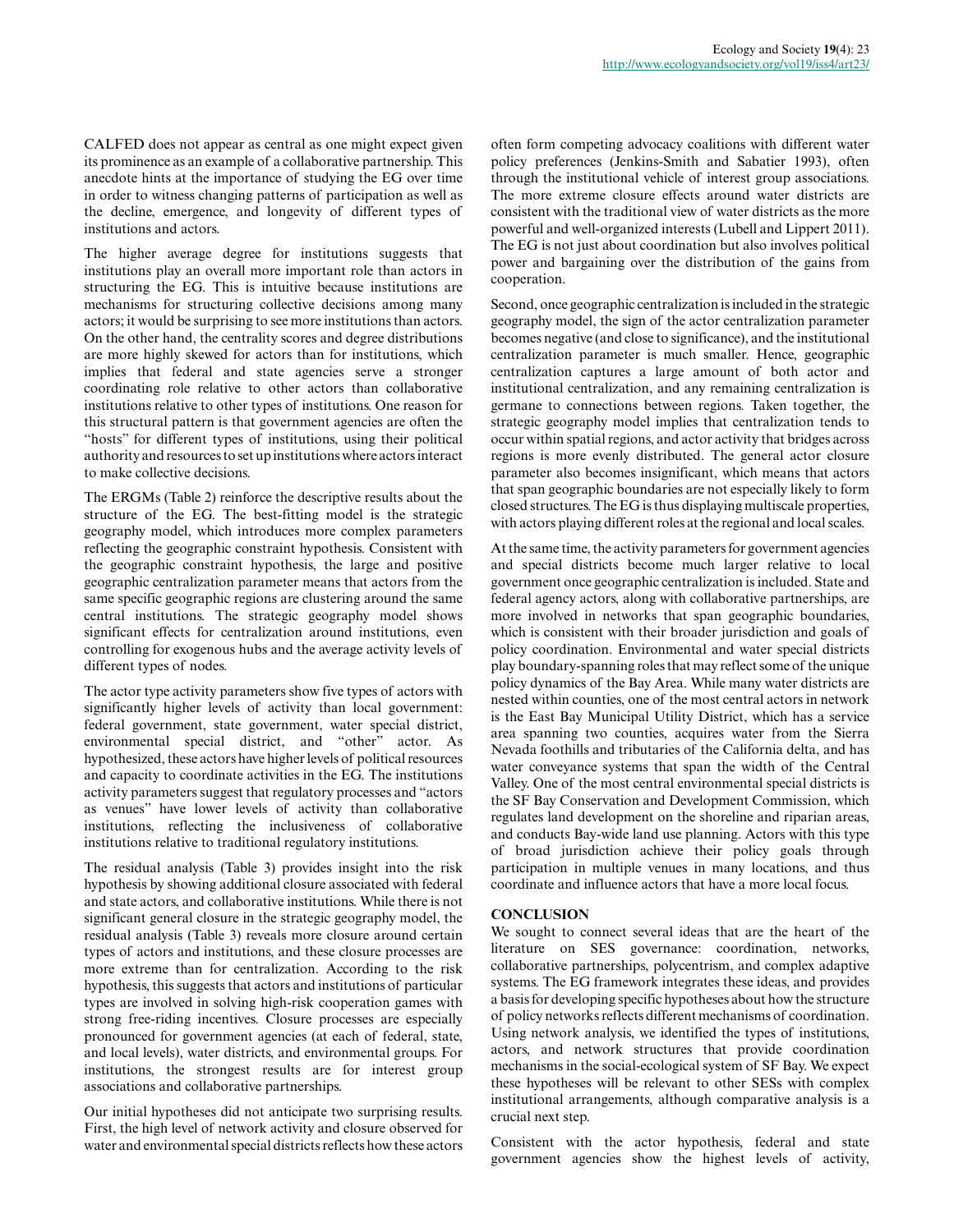centralization, and closure, reflecting their control of the important political resources of expertise, information, police authority, and finances. Water districts and environmental groups are also coordinating around similar policy institutions, reflecting the politics of water management and how different interests form coalitions to bargain over policy decisions. Geography plays a crucial role in constraining this strategic behavior, with more local actors and their neighbors clustered around central institutions, while actors with a broader geographic scope are involved with more cross-boundary interactions.

Collaborative institutions play a key function in SF Bay, reflecting their inclusive approach to building multistakeholder collaboration. They are the most common type of institution, with the highest degree of network activity, and are associated with more closure than all other institutions other than interest group associations. But these results reflect how collaborative institutions are embedded within the overall set of SES governance arrangements—they function as a system. Collaborative institutions, regulations, and interest group associations all co-exist, most likely specializing in solving different types of collective-action problems. For example, the regulatory approach of the National Pollution Discharge Elimination System targets point-source pollution, while collaborative partnerships develop voluntary approaches to managing urban and agricultural nonpoint source pollution.

The network approach reiterates the multilevel, self-organized, and hierarchical structure of the complex adaptive systems that govern SESs. However, it is also critical to analyze the functional effectiveness of complex institutional arrangements to solve the underlying collective-action problems and contribute to the resilience, robustness, and adaptive capacity of SESs. To be clear, we did not directly measure function in terms of either policy outputs or outcomes. However, as with biology and ecology, structure and function are intertwined. For instance, the structural position of collaborative institutions within the SF Bay network is consistent with their hypothesized function of promoting cooperation among multiple diverse actors.

These structural characteristics reflect the purposely designed roles of these actors and institutions within the complex governance system, along with the evolution of the system to manage collective-action problems. Complex institutional arrangements are not completely chaotic—there are hierarchical structures that enable different actors and institutions to exert some control over the system. The term governance implies some capacity to manage or steer such complex systems (Klijn et al. 1995).

But observing the expected structural features is not a sufficient condition to confirm the function—more research is needed to directly observe the effectiveness of various institutions and actors. Many observers would still argue the EG presented in Fig. 2 is a highly fragmented and ineffective system. A common reaction to this situation is to recommend reducing institutional complexity and concentrating decision-making on one or a few central actors or institutions, creating a "water czar," for example. But highly centralized systems are often quite vulnerable and lack robustness. What if the central nodes are destroyed in some fashion, for example, by a change in higher level political institutions (e.g., a new governor) or budget problems? If the

central actor makes a mistake, or decides to manipulate a decision in ways that benefit certain groups at a cost to the whole system, then the negative effects will ripple through the entire system.

At the other end of the spectrum, a system with completely random connections and no central coordination is also likely to fail. Hence, the "optimal" level of hierarchy and complexity is somewhere in between the highly centralized systems and the completely randomized system. This statement is obviously still quite imprecise and dissatisfying; we ultimately need to know how well a system is working and improve it. It is clear that the SF Bay policy ecology is not optimal; many collective-action problems still exist. But since the counterfactual cannot be observed, it is difficult to know whether the SF Bay system at any particular point in time is better than some alternative arrangement. The SF Bay policy ecology is a complex adaptive system that may become more effective as collaboration evolves across multiple, diverse institutions. The current level of institutional diversity provides many opportunities for collaboration, as well as policy learning and innovation in the face of complexity and uncertainty (Ostrom 2005). One way to think about this is a problem of institutional "fit"(Lebel et al. 2013)—how well does a particular set of complex institutions fit into the social ecological context in which it exists?

Ultimately, answering questions about institutional fit and functional effectiveness of complex governance requires dynamic analyses, including measuring environmental outcomes. There is no guarantee that collaboration will continue to spread in any particular policy ecology, and cooperation and conflict are likely to cycle over time. Understanding what types of institutions and network structures are related to effectiveness requires longitudinal research along with comparisons across different types of policy arenas. Such research will also be crucial for providing concrete recommendations about network management (Klijn et al. 1995) regarding how to link actors to institutions in ways that promote cooperation, adaptation, and resiliency. Understanding the structure of the policy ecology is a necessary first step to these applied policy goals, and the EG framework and network science are promising theoretical and analytical tools for this type of future research.

*Responses to this article can be read online at:* [http://www.ecologyandsociety.org/issues/responses.](http://www.ecologyandsociety.org/issues/responses.php/6880) [php/6880](http://www.ecologyandsociety.org/issues/responses.php/6880)

# **Acknowledgments:**

*Research funding supported by NSF Grant #0921904 "Governing Complex Commons: Policy Networks in an Ecology of Games." Principal investigators Mark Lubell, John T. Scholz, and Ramiro Berardo.*

# **LITERATURE CITED**

Alston, L. J. 1996. Empirical work in institutional economics. *In* L. J. Alston, T. Eggertsson, and D. C. North, editors. *Empirical studies in institutional change*. Cambridge University Press, Cambridge, UK.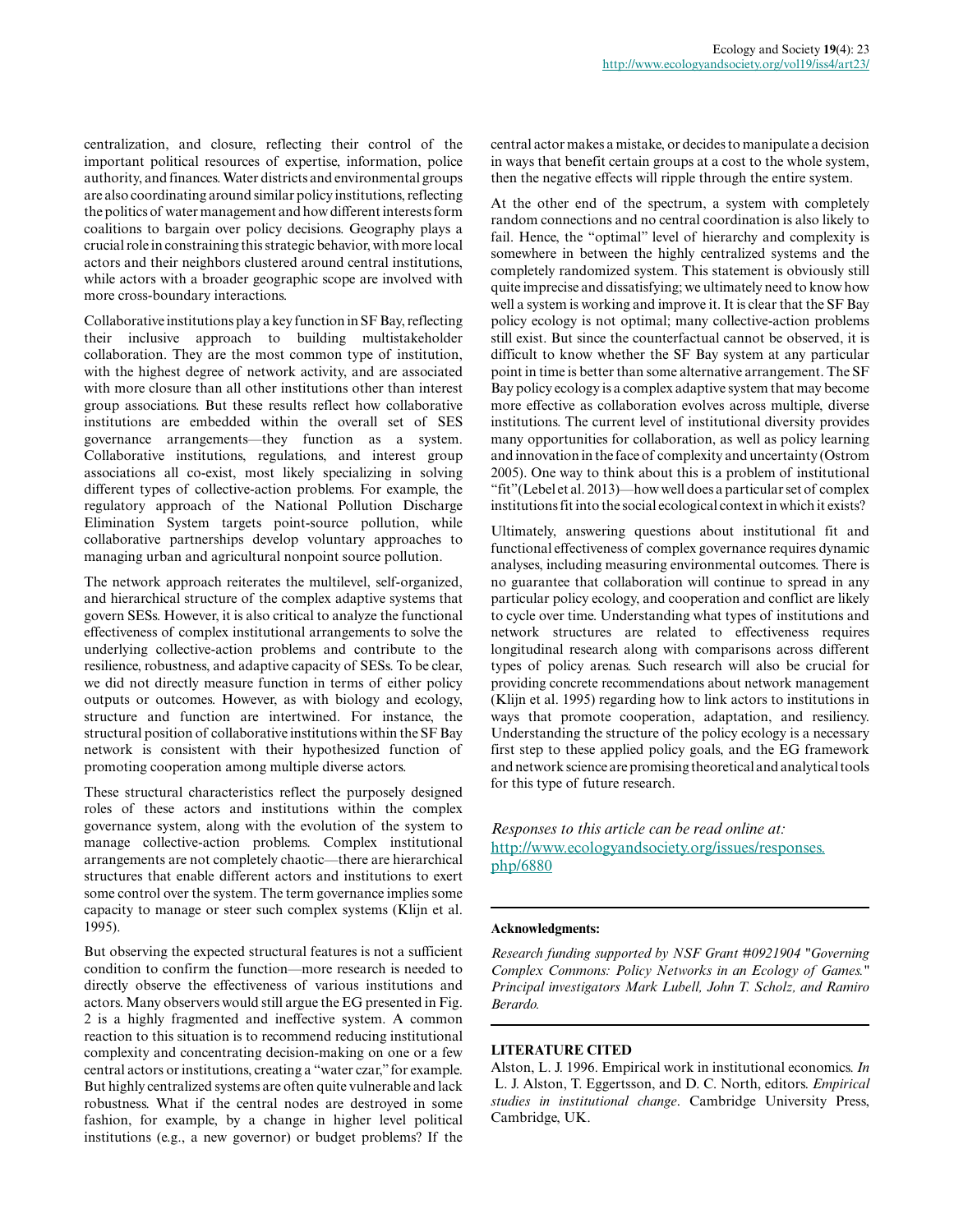Anderies, J. M., M. A. Janssen, and E. Ostrom. 2004. A framework to analyze the robustness of social-ecological systems from an institutional perspective. *Ecology and Society* 9(1):18. [online] URL:<http://www.ecologyandsociety.org/vol9/iss1/art18>

Ansell, C., and A. Gash. 2008. Collaborative governance in theory and practice. *Journal of Public Administration Research and Theory* 18(4):543–571. [http://dx.doi.org/10.1093/jopart/mum032](http://dx.doi.org/10.1093%2Fjopart%2Fmum032) 

Armitage, D. R., R. Plummer, F. Berkes, R. I. Arthur, A. T. Charles, I. J. Davidson-Hunt, A. P. Diduck, N. C. Doubleday, D. S. Johnson, M. Marschke, P. McConney, E. W. Pinkerton, and E. K. Wollenberg. 2008. Adaptive co-management for socialecological complexity. *Frontiers in Ecology and the Environment* 7(2): 95–102. [http://dx.doi.org/10.1890/070089](http://dx.doi.org/10.1890%2F070089) 

Baldassarri, D., and M. Diani. 2007. The integrative power of civic networks. *American Journal of Sociology* 113(3):735–780. [http://dx.doi.org/10.1086/521839](http://dx.doi.org/10.1086%2F521839)

Bearman, P. S. J. Moody, and K. Stovel. 2004. Chains of affection: the structure of adolescent romantic and sexual networks. *American Journal of Sociology* 110(1):44–91. [http://dx.doi.](http://dx.doi.org/10.1086%2F386272) [org/10.1086/386272](http://dx.doi.org/10.1086%2F386272)

Berardo, R. 2014. Bridging and bonding capital in two-mode collaboration networks. *Policy Studies Journal 42* (2):197–225. [http://dx.doi.org/10.1111/psj.12056](http://dx.doi.org/10.1111%2Fpsj.12056)

Berardo, R., and J. T. Scholz. 2010. Self-organizing policy networks: risk, partner selection, and cooperation in estuaries. *American Journal of Political Science* 54(3):632–649. [http://dx.](http://dx.doi.org/10.1111%2Fj.1540-5907.2010.00451.x) [doi.org/10.1111/j.1540-5907.2010.00451.x](http://dx.doi.org/10.1111%2Fj.1540-5907.2010.00451.x)

Bodin, Ö., and B. I. Crona. 2009. The role of social networks in natural resource governance: What relational patterns make a difference? *Global Environmental Change* 19(3):366–374. [http://](http://dx.doi.org/10.1016%2Fj.gloenvcha.2009.05.002) [dx.doi.org/10.1016/j.gloenvcha.2009.05.002](http://dx.doi.org/10.1016%2Fj.gloenvcha.2009.05.002) 

Bodin, Ö., and M. Tengö. 2012. Disentangling intangible socialecological systems. *Global Environmental Change* 22(2):430–439. [http://dx.doi.org/10.1016/j.gloenvcha.2012.01.005](http://dx.doi.org/10.1016%2Fj.gloenvcha.2012.01.005)

Booher, D. E., and J. E. Innes. 2010. Governance for resilience: CALFED as a complex adaptive network for resource management. *Ecology and Society* 15(3):35. [online] URL: [http://](http://www.ecologyandsociety.org/vol15/iss3/art35) [www.ecologyandsociety.org/vol15/iss3/art35](http://www.ecologyandsociety.org/vol15/iss3/art35) 

Breiger, R. L. 1974. The duality of persons and groups. *Social Forces* 53:181–190. [http://dx.doi.org/10.1093/sf/53.2.181](http://dx.doi.org/10.1093%2Fsf%2F53.2.181)

Burt, R. S. 1992. *Structural holes: the social structure of competition*. Harvard University Press, Cambridge, Massachusetts, USA.

Carlson, L., and A. Sandstrom. 2008. Network governance of the commons. *International Journal of the Commons* 2:33–54.

Cornwell, B., T. J. Curry, and K. P. Schwirian. 2003. Revisiting Norton Long's ecology of games: a network approach. *City & Community* 2(2):121–142. [http://dx.doi.org/10.1111/1540-6040.00044](http://dx.doi.org/10.1111%2F1540-6040.00044) 

Cranmer, S. J., and B. A. Desmarais. 2011. Inferential network analysis with exponential random graph models. *Political Analysis* 19(1):66–86. [http://dx.doi.org/10.1093/pan/mpq037](http://dx.doi.org/10.1093%2Fpan%2Fmpq037)

Dillman, D. A. 2000. *Mail and internet surveys: the tailored design method*. John Wiley and Sons, New York, USA.

Dutton, W. H. 1995. The ecology of games and its enemies. *Communication Theory* 5(4):379–392. [http://dx.doi.org/10.1111/](http://dx.doi.org/10.1111%2Fj.1468-2885.1995.tb00116.x) [j.1468-2885.1995.tb00116.x](http://dx.doi.org/10.1111%2Fj.1468-2885.1995.tb00116.x)

Folke, C., T. Hahn, P. Olsson, and J. Norberg. 2005. Adaptive governance of social-ecological systems. *Annual Review of Environment and Resources* 30(1):441–473. [http://dx.doi.](http://dx.doi.org/10.1146%2Fannurev.energy.30.050504.144511) [org/10.1146/annurev.energy.30.050504.144511](http://dx.doi.org/10.1146%2Fannurev.energy.30.050504.144511) 

Gerber, E. R., A. D. Henry, and M. Lubell. 2013. Political homophily and collaboration in regional planning networks. *American Journal of Political Science* 57(3):598–610. [http://dx.](http://dx.doi.org/10.1111%2Fajps.12011) [doi.org/10.1111/ajps.12011](http://dx.doi.org/10.1111%2Fajps.12011) 

Granovetter, M. S. 1973. The strength of weak ties. *American Journal of Sociology* 78(6):1360–1380.

Henry, A. D., M. Lubell, and M. McCoy. 2012. Survey-based measurement of public management and policy networks. *Journal of Policy Analysis and Management* 31(2):432–452. [http://dx.doi.](http://dx.doi.org/10.1002%2Fpam.21623) [org/10.1002/pam.21623](http://dx.doi.org/10.1002%2Fpam.21623)

Jenkins-Smith, H., and P. A. Sabatier. 1993. *Policy change and learning: an advocacy coalition approach*. Westview Press, Boulder, Colorado, USA.

Jones, C., W. Hesterley, and S. Borgatti. 1997. A general theory of network governance: exchange conditions and social mechanisms. *Academy of Management Review* 22:911–945.

Kallis, G., M. Kiparsky, and R. Norgaard. 2009. Collaborative governance and adaptive management: lessons from California's CALFED Water Program. *Environmental Science & Policy* 12 (6):631–643. [http://dx.doi.org/10.1016/j.envsci.2009.07.002](http://dx.doi.org/10.1016%2Fj.envsci.2009.07.002)

Kenis, P., and K. G. Provan 2009. Towards an exogenous theory of public network performance. *Public Administration* 87:440– 456. [http://dx.doi.org/10.1111/j.1467-9299.2009.01775.x](http://dx.doi.org/10.1111%2Fj.1467-9299.2009.01775.x) 

Kimmich, C. 2013. Linking action situations: coordination, conflicts, and evolution in electricity provision for irrigation in Andhra Pradesh, India. *Ecological Economics* 90:150–158. [http://](http://dx.doi.org/10.1016%2Fj.ecolecon.2013.03.017) [dx.doi.org/10.1016/j.ecolecon.2013.03.017](http://dx.doi.org/10.1016%2Fj.ecolecon.2013.03.017) 

Klijn, E.-H., J. Koppenjan, and K. Termeer. 1995. Managing networks in the public sector: a theoretical study of management strategies in policy networks. *Public Administration* 73(3):437– 454. [http://dx.doi.org/10.1111/j.1467-9299.1995.tb00837.x](http://dx.doi.org/10.1111%2Fj.1467-9299.1995.tb00837.x) 

Knight, J. 1992. *Institutions and Social Conflict*. Cambridge University Press, Cambridge, Massachusetts, USA. [http://dx.doi.](http://dx.doi.org/10.1017%2FCBO9780511528170) [org/10.1017/CBO9780511528170](http://dx.doi.org/10.1017%2FCBO9780511528170)

Koontz, T. M., and C. W. Thomas. 2006. "What do we know and need to know about the environmental outcomes of collaborative management?" *Public Administration Review* 66(s1):111–121. [http://dx.doi.org/10.1111/j.1540-6210.2006.00671.x](http://dx.doi.org/10.1111%2Fj.1540-6210.2006.00671.x) 

Lebel, L., J. M. Anderies, B. Campbell, C. Folke, S. Hatfield-Dodds, T. P. Hughes. and J. Wilson. 2006. Governance and the capacity to manage resilience in regional social-ecological systems. *Ecology and Society* 11(1):19. [online] URL: [http://www.](http://www.ecologyandsociety.org/vol11/iss1/art19) [ecologyandsociety.org/vol11/iss1/art19](http://www.ecologyandsociety.org/vol11/iss1/art19)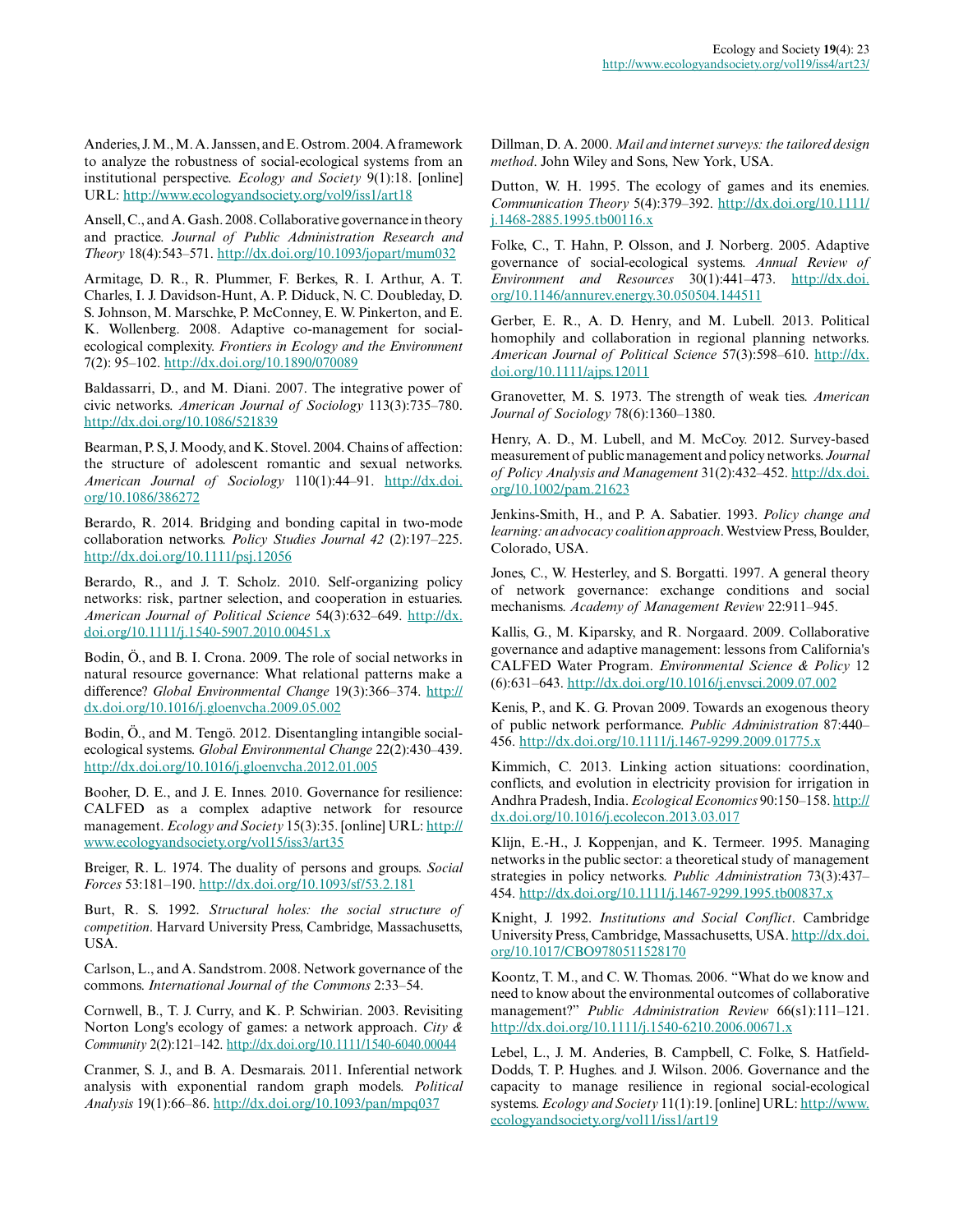Lebel, L., E. Nikitina, C. Pahl-Wostl, and C. Knieper. 2013. Institutional fit and river basin governance: a new approach using multiple composite measures. *Ecology and Society* 18(1):1. [http://](http://dx.doi.org/10.5751%2FES-05097-180101) [dx.doi.org/10.5751/ES-05097-180101](http://dx.doi.org/10.5751%2FES-05097-180101)

Levin, S. A. 1998. Ecosystems and the biosphere as complex adaptive systems. *Ecosystems* 1(5):431–436. [http://dx.doi.](http://dx.doi.org/10.1007%2Fs100219900037) [org/10.1007/s100219900037](http://dx.doi.org/10.1007%2Fs100219900037) 

Levin, S. A. 2002. Complex adaptive systems: exploring the known, the unknown and the unknowable. *Bulletin of the American Mathematical Society* 40(1):3–19. [http://dx.doi.](http://dx.doi.org/10.1090%2FS0273-0979-02-00965-5) [org/10.1090/S0273-0979-02-00965-5](http://dx.doi.org/10.1090%2FS0273-0979-02-00965-5)

Long, N. E. 1958. The local community as an ecology of games. *American Journal of Sociology* 64:251–261. [http://dx.doi.](http://dx.doi.org/10.1086%2F222468) [org/10.1086/222468](http://dx.doi.org/10.1086%2F222468)

Lubell, M. 2004. Resolving conflict and building cooperation in the National Estuary Program. *Environmental Management* 33 (5):677–691. [http://dx.doi.org/10.1007/s00267-003-0066-6](http://dx.doi.org/10.1007%2Fs00267-003-0066-6)

Lubell, M. 2013. Governing institutional complexity: the ecology of games framework. *Policy Studies Journal* 41(3):537–559. [http://](http://dx.doi.org/10.1111%2Fpsj.12028) [dx.doi.org/10.1111/psj.12028](http://dx.doi.org/10.1111%2Fpsj.12028) 

Lubell, M., A. Gerlak, and T. Heikkila. 2013. CalFed and collaborative watershed management: success despite failure? *Making space for the river: governance experiences with multifunctional river flood management in the US and Europe*. 63.

Lubell, M., A. D. Henry, and M. McCoy. 2010. Collaborative institutions in an ecology of games. *American Journal of Political Science* 54(2):287–300. [http://dx.doi.org/10.1111/j.1540-5907.2010.00431.](http://dx.doi.org/10.1111%2Fj.1540-5907.2010.00431.x) [x](http://dx.doi.org/10.1111%2Fj.1540-5907.2010.00431.x)

Lubell, M., and L. Lippert. 2011. Integrated regional water management: a study of collaboration or water politics-as-usual in California, USA. *International Review of Administrative Sciences* 77(1):76–100. [http://dx.doi.org/10.1177/0020852310388367](http://dx.doi.org/10.1177%2F0020852310388367) 

Lusher, D., J. Koskinen, and G. Robins, editors. 2013. *Exponential random graph models for social networks: theory, methods, and applications*. Cambridge University Press, New York, USA. [http://dx.doi.org/10.1017/CBO9780511894701](http://dx.doi.org/10.1017%2FCBO9780511894701)

McGinnis, M. D. 2011. Networks of adjacent action situations in polycentric governance. *Policy Studies Journal* 39(1):51–78. [http://dx.doi.org/10.1111/j.1541-0072.2010.00396.x](http://dx.doi.org/10.1111%2Fj.1541-0072.2010.00396.x) 

Milo, R., S. Shen-Orr, S. Itzkovitz, N. Kashtan, D. Chkovskii, and U. Alon. 2002. Network motifs: simple building blocks of complex networks. *Science* 298:824–827. [http://dx.doi.org/10.1126/](http://dx.doi.org/10.1126%2Fscience.298.5594.824) [science.298.5594.824](http://dx.doi.org/10.1126%2Fscience.298.5594.824)

Moe, T. M. 2005. Power and political institutions. *Perspectives on Politics* 3(2):215–233. [http://dx.doi.org/10.1017/S1537592705050176](http://dx.doi.org/10.1017%2FS1537592705050176) 

Norgaard, R. B., G. Kallis, and M. Kiparsky. 2009. Collectively engaging complex socio-ecological systems: re-envisioning science, governance, and the California Delta. *Environmental Science & Policy* 12(6):644–652. [http://dx.doi.org/10.1016/j.](http://dx.doi.org/10.1016%2Fj.envsci.2008.10.004) [envsci.2008.10.004](http://dx.doi.org/10.1016%2Fj.envsci.2008.10.004) 

North, D. C. 1990. *Institutions, institutional change and economic performance*. Cambridge University Press, New York, USA. [http://dx.doi.org/10.1017/CBO9780511808678](http://dx.doi.org/10.1017%2FCBO9780511808678)

O'Leary, R., C. Gerard, and L. B. Bingham. 2006. Introduction to the symposium on collaborative public management. *Public Administration Review* 66(s1):6–9. [http://dx.doi.org/10.1111/](http://dx.doi.org/10.1111%2Fj.1540-6210.2006.00661.x) [j.1540-6210.2006.00661.x](http://dx.doi.org/10.1111%2Fj.1540-6210.2006.00661.x)

Ostrom, E. 1990. *Governing the commons*. Cambridge University Press, New York, USA. [http://dx.doi.org/10.1017/CBO9780511807763](http://dx.doi.org/10.1017%2FCBO9780511807763) 

Ostrom, E. 2005. *Understanding institutional diversity*. Princeton University Press, Princeton, New Jersey, USA.

Ostrom, E. 2009*a*. A general framework for analyzing sustainability of social-ecological systems. *Science* 325 (5939):419–422. [http://dx.doi.org/10.1126/science.1172133](http://dx.doi.org/10.1126%2Fscience.1172133)

Ostrom, E. 2009*b*. Institutional rational choice: an assessment of the institutional analysis and development framework. Pages 21– 64 *in* P. Sabatier, editor. *Theories of the policy process*. Second edition. Westview Press, Boulder, Colorado, USA.

Ostrom, V. 1994. *The meaning of American federalism: constituting a self-governing society*. Institute for Contemporary Studies, San Francisco, California.

Ostrom, V., C. M. Tiebout, and R. Warren. 1961. The organization of government in metropolitan areas: a theoretical inquiry. *American Political Science Review* 55(4):831–842. [http://](http://dx.doi.org/10.2307%2F1952530) [dx.doi.org/10.2307/1952530](http://dx.doi.org/10.2307%2F1952530)

O'Toole, L. J., Jr. 1997. Treating networks seriously: practical and research-based agendas in public administration. *Public Administration Review* 57(1):45–52. [http://dx.doi.org/10.2307/976691](http://dx.doi.org/10.2307%2F976691) 

Pattison, P., S. Wasserman, G. Robins, and A. M. Kanfer. 2000. Statistical evaluation of algebraic constraints for social networks. *Journal of Mathematical Psychology* 44:536–568. [http://dx.doi.](http://dx.doi.org/10.1006%2Fjmps.1999.1261) [org/10.1006/jmps.1999.1261](http://dx.doi.org/10.1006%2Fjmps.1999.1261) 

Robins, G., L. Bates, and P. Pattison. 2011. Network governance and environmental management: conflict and cooperation. *Public Administration* 89:1293–1313. [http://dx.doi.org/10.1111/](http://dx.doi.org/10.1111%2Fj.1467-9299.2010.01884.x) [j.1467-9299.2010.01884.x](http://dx.doi.org/10.1111%2Fj.1467-9299.2010.01884.x)

Robins, G., and D. Lusher. 2013. Illustrations: simulation, estimation, and goodness of fit. Pages 167–186 *in* D. Lusher, J. Koskinen, and G. Robins, editors. *Exponential random graph models for social networks: theory, methods, and applications*. Cambridge University Press. [http://dx.doi.org/10.1017/](http://dx.doi.org/10.1017%2FCBO9780511894701.015) [CBO9780511894701.015](http://dx.doi.org/10.1017%2FCBO9780511894701.015) 

Robins, G., P. Pattison, Y. Kalish, and D. Lusher. 2007*a*. An introduction to exponential random graph (*p*\*) models for social networks. *Social Networks* 29:173–191. [http://dx.doi.org/10.1016/](http://dx.doi.org/10.1016%2Fj.socnet.2006.08.002) [j.socnet.2006.08.002](http://dx.doi.org/10.1016%2Fj.socnet.2006.08.002) 

Robins, G., T. Snijders, P. Wang, M. Handcock, and P. Pattison. 2007*b*. Recent developments in exponential random graph (*p*\*) models for social networks. *Social Networks* 29:192–215. [http://](http://dx.doi.org/10.1016%2Fj.socnet.2006.08.003) [dx.doi.org/10.1016/j.socnet.2006.08.003](http://dx.doi.org/10.1016%2Fj.socnet.2006.08.003) 

Sabatier, P. A., W. Focht, M. Lubell, Z. Trachtenburg, A. Vedlitz, and M. Matlock, editors. 2005. *Swimming upstream: collaborative approaches to watershed management*. MIT Press, Cambridge, Massachusetts, USA.

Scharpf, F. W. 1997. *Games real actors play: actor-centered institutionalism in policy research*. Westview Press.